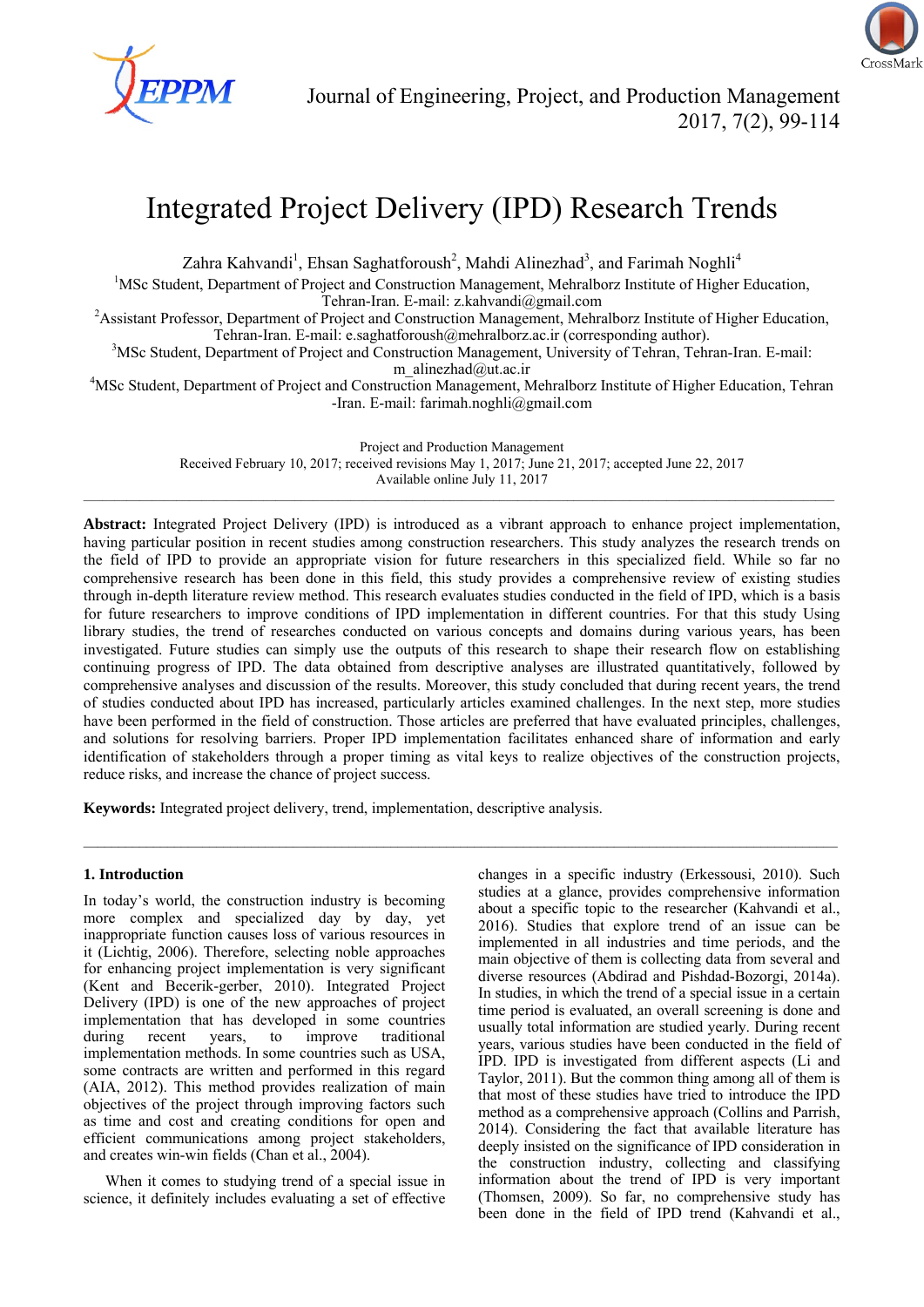2016), and this is the main reason for unfamiliarity of project stakeholders with such an executive system in the construction industry (Bach, 2014). This study is conducted to provide a comprehensive study for determining the trend of performed studies in the field of IPD. Moreover, this study concluded that during recent years, the trend of studies conducted about IPD has increased, particularly articles examined challenges. In the next step, more studies have been performed in the field of construction. Those articles are preferred that have evaluated principles, challenges, and solutions for resolving barriers. The next section points to the background of IPD researches and its achievements.

## **2. Literature Review**

For the first time, comprehensive definitions of IPD were offered by American Institute of Architects (AIA). According to this definition, IPD includes presence of all key factors of the project from outset in an integrated manner, and using their experiences and constructive cooperation in a multilateral contract to have a more successful project and participation in risk and reward for all stakeholders in project life cycle (AIA, 2007). Conducted studies in the field of IPD, according to their extent in different fields, include various cases. In this regard, various contracts are written to support this emerging method in the USA, among them is AIA E202 contract, but because of existence of governing rules and conditions in the construction industry, particularly public construction (Fish, 2011), sometimes these contracts are used as attachment to public conditions (Garcia et al., 2014). It is because the IPD implementation requires several contractual agreements and changing governing rules (Ilozor and Kelly, 2012). Using IPD principles to compile contracts based on time and budget objectives is very important, so that it can develop training people and forming a common framework in team (Ghassemi and Becerik-Gerber, 2011). The IPD method includes different principles; 1) mutual respect and trust which introduces team work as a very significant tool for project success. 2) Mutual benefits and rewards which states that depending on agreed conditions among all project stakeholders, rewards should satisfy all of them. 3) Open communication, which reduces the claims in projects. 4) Early goal definition that results in creativity, and strengthens motivation. 5) Organization and leadership that is delegated to qualified and competent people. 6) Intensified planning that leads to proper organization of time. 7) Collaborative innovation that because of open interlocution produces creativity. 8) Early involvement of key participants that insists on bringing the key factors in the project from the beginning. 9) Using updated technology, and advanced communications are considered as important factors of IPD implementation (AIA, 2007).

One of the important factors in implementing the IPD method is good leadership, trust, respect, suitable work relations and high degree of team participation (El Asmar and Hanna, 2012). Trust and respect are achieved over time and via mutual cooperation; in fact trust is the pre-requisite of cooperation among stakeholders (Clark, 1997). Having mutual trust can successfully complete complex duties in a common environment (Wong and Cheung, 2004).

However, structure of organizations and culture inconsistencies and values are the major barriers of using this method (El Asmar et al., 2013; Becerik-Gerber et al., 2010). Conducted case studies in the field of IPD have shown that in most cases, budget and schedule targets are achieved in it with a high percent (Hassan, 2013). In the Cathedral Hill Hospital project in San Francisco, United States, one of the existing barriers was determining final costs in the project, and the suggested solution was the entrance of employer, providers of resources in the project, before the beginning of construction (AIA, 2012). One of the important factors is early participation of contractors and design team. It is because participation in risk and reward sharing is among motivational factors for quite all contractors (Hanks, 2015). Gallstedt defines motivation as a driving force supports team members' attempts to achieve common team goals. Motivation changes during project lifecycle. Moreover, Gallstedt specifies team motivational factors during different phases of project lifecycle:

### Primary phases:

- People deliver the result of their jobs and receive rewards.
- Encouragement for professional skills.
- Job counseling should be provided to manage the job.

Executive phases:

- An opportunity for improving the experience.
- The responsibility of achieving milestones has been assigned to people, and the opportunity to prove the skill is created.
- People should be encouraged to solve their problems and share rewards.

Final phases:

- People try to understand how the new project helps their progress.
- There is an opportunity for proving professional skills through problem solving methods (Gallstedt, 2003).

Considering comparisons between projects in which the IPD method is applied with those projects used other approaches, significant statistics are obtained in criteria such as quality, managing changes and communication. Quality is one of the most important criteria that have been increased by implementing IPD. Project quality is the amount of needs met by project's existing qualifications. In other words, products of expected performance should be verified during the project. Verifying project quality is performed through procedures such as quality guarantee, quality control, and project and product inspection (El Asmar et al., 2015). In the IPD-based projects, changes have been less and speed of performance has been more, and also project delivery time has been improved significantly. The results of case studies are very useful, particularly to help informed decisions for project shareholders (El Asmar et al., 2013). The IPD method has also had significant role in cost criteria, especially in energy and sustainability savings (Azhar, 2014). In this method, because of predictions and presence of several stakeholders from the beginning phase of initial studies, estimations are much closer to reality (Lee et al., 2013). Due to available rules in public projects, the IPD method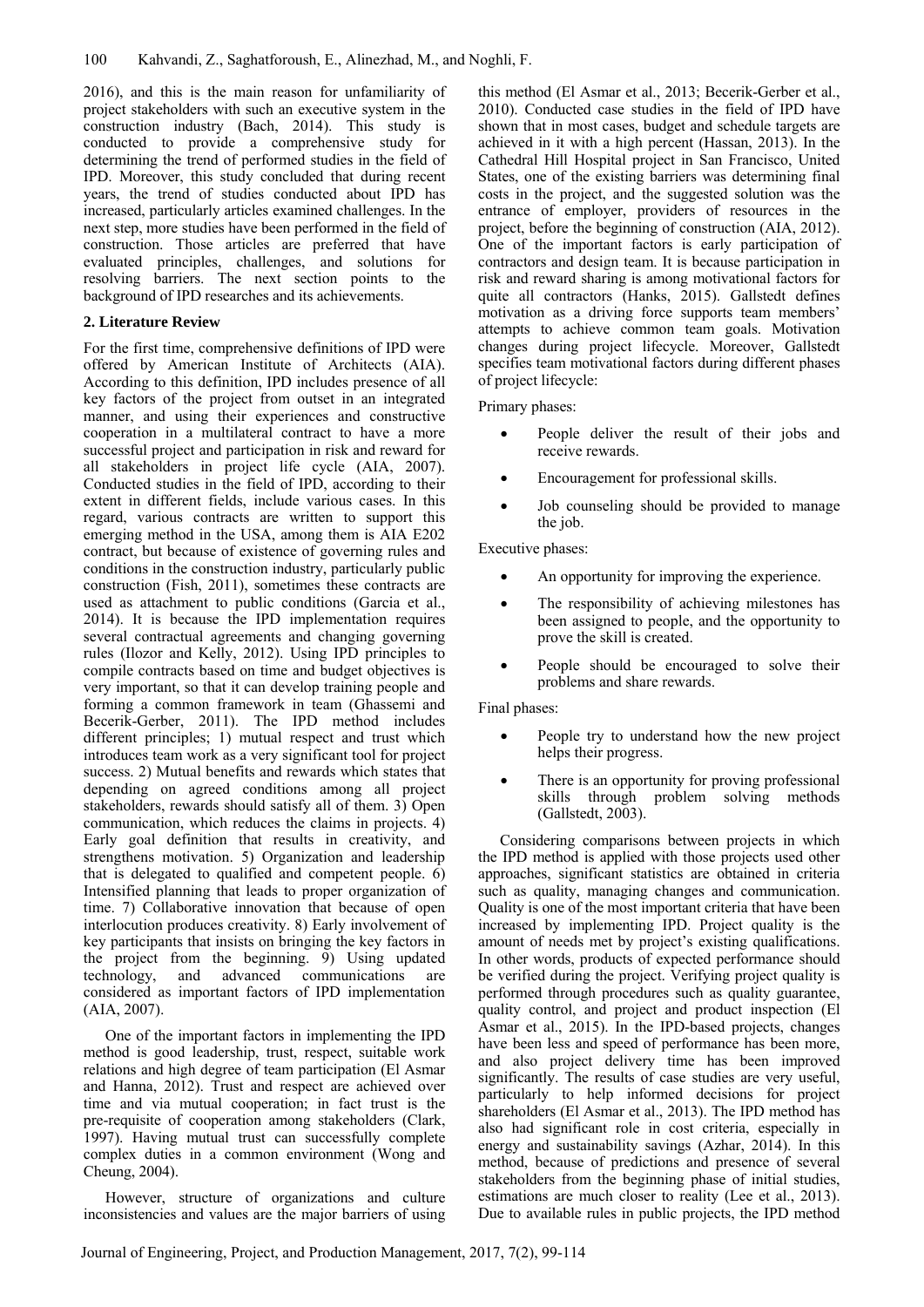is implemented rarely, but according to the conducted studies, the idea of existence of a regulatory agency is introduced as a useful way in this field. One of the advantages of IPD is sharing building information in project life cycle that is provided to stakeholders for various and key decision makings (Kelly and Ilozor, 2013).

So far several studies have been done in the field of IPD, but more basic studies are needed to describe IPD value at the macro level (Salami, 2012). Conducted studies have not been focused on the manner of IPD trend. Thus in this study, the IPD trend has been evaluated to advance administrative goals and facilitate future studies. No comprehensive study has been done in the field of IPD trend (Kahvandi et al., 2016). Its method will be described in the next section.

#### **3. Research Methodology**

Research methodology is a recognition tool and also a tool for production of equation. From another perspective, it can be said that research methodology is a regular tool needed for all researches. There is a logic that separates regular research from irregular researches in all arenas, and confirms its being scientific and methodical (Bast, 1994). In this study, research methodology is as literature review. In literature review, the researcher studies about a certain issue based on various resources. Such studies are also free from hypothesis. In other words, literature review is considered as a descriptive study (Bazargan, 1997). In other words, hypotheses of literature review are in fact those questions that are proposed in research objectives section and are replied at the end of the study (Mohadesi, 1997). Then, collected data are described as qualitative analysis.

Collected articles are from different scientific databases, and totally conference articles are less. More attention has been paid to articles placed in more reliable databases. All investigated articles are in the field of construction. In several searches with diverse keywords, total number of collected articles was 156, which these articles have been published from 2001 to 2016 in different countries. It was early years of the present century that researchers paid attention to innovating and developing modern methods to improve conditions by the help of IPD and the first definitions of this new method was proposed since 2001. Evaluating this volume of articles provided valuable results for researchers to pave the road for future studies. Through careful study of texts of these articles from different aspects and analyzing obtained data, several tables and statistics are extracted, which are shown in next section.

#### **4. Data Analysis**

Analysis of data is explicating and describing meanings inherent in data. Interpretation leads to finding comprehensive and clear understanding of meanings and concepts. Throughout data interpretation, conflicts and contradictory contents and/or the way of mutual relations or events show themselves. Collected data are of qualitative kind. Matthew and Mills (Matthew and Miles, 1984) have proposed several methods to show qualitative research data. Among these methods we can refer to figures, tables, networks, and matrices. Through these tools, data are offered in an organized shape in a way that is available to researchers easily (Brennan, 2011). The volume of obtained data in this study was so extensive, thus some criteria considered to have more accurate and useful classifications. First, classification of all articles collected from various databases is presented from 2001 to 2016 in the Table 1.

This table demonstrates the extent of IPD scope in different scientific databases. Addressing the issue of IPD, due to its comprehensiveness, has made researchers to consider it from different aspects. Particularly in recent years, a high volume of such articles has been published in reliable scientific databases. Evaluating scientific databases was proposed with high sensitivity, so that the provided outputs can maintain its comprehensiveness. In some databases, according to the subject desired to the researcher, i.e. IPD in construction, not other fields, the number of found articles was significant. As it is presented in the above table, the ASCE database, by publishing 85 articles, has the highest number of articles in this specific field, and this indicates too much attention of this database to most recent research subjects such as IPD. The list of 156 collected articles based on their subject and resources has been classified in Table 2.

Following, the Fig. 1 is obtained by classifying articles based on the number of published articles in different countries with the IPD subject from different perspectives based on needs and necessities of its implementation. The mentioned countries are in different parts of the world. It indicates that IPD, despite being introduced in less than one decade, has had a significant growth in the world (Sive, 2009). Among the mentioned countries, presence of developing countries is notable. Some of these countries are still in the beginning of the path of IPD implementation, because changing the construction contracts is one the important factors of IPD implementation. This factor requires changing certain rules. Therefore, IPD implementation restriction is natural in those countries, and changing rules requires a long time. As it is found from the findings, in less than one decade, most of the countries of the world have tried to implement IPD. Among these, the number of published articles by developing countries is also notable and shows their attention to this method. But considering the legal restrictions in these countries, proper implementation of this method has not still been successful (Ghassemi and Becerik-Gerber, 2011).

Classifying published articles based on different countries is important, because over time, and by implementation of this method in these countries, its various aspects will become more complete and richer. This issue indicates more focus of researchers in these countries in future studies, which according to the results obtained from USA in the field of developing contracts and producing different articles, it has a high statistics. European countries, following USA, have evaluated IPD in different fields. Asian countries, due to their advances in recent years, have evaluated IPD partially. High number of producing scientific content about IPD completely confirms this issue that USA is among the first countries that developed integrated contracts based on the IPD method. Therefore, it is not surprising that this country is considered at the top of countries producing content related to this noble method.

IPD has been applied in some countries such as the United States since early days of IPD birth. In some of the real projects, it has led to significant results such as more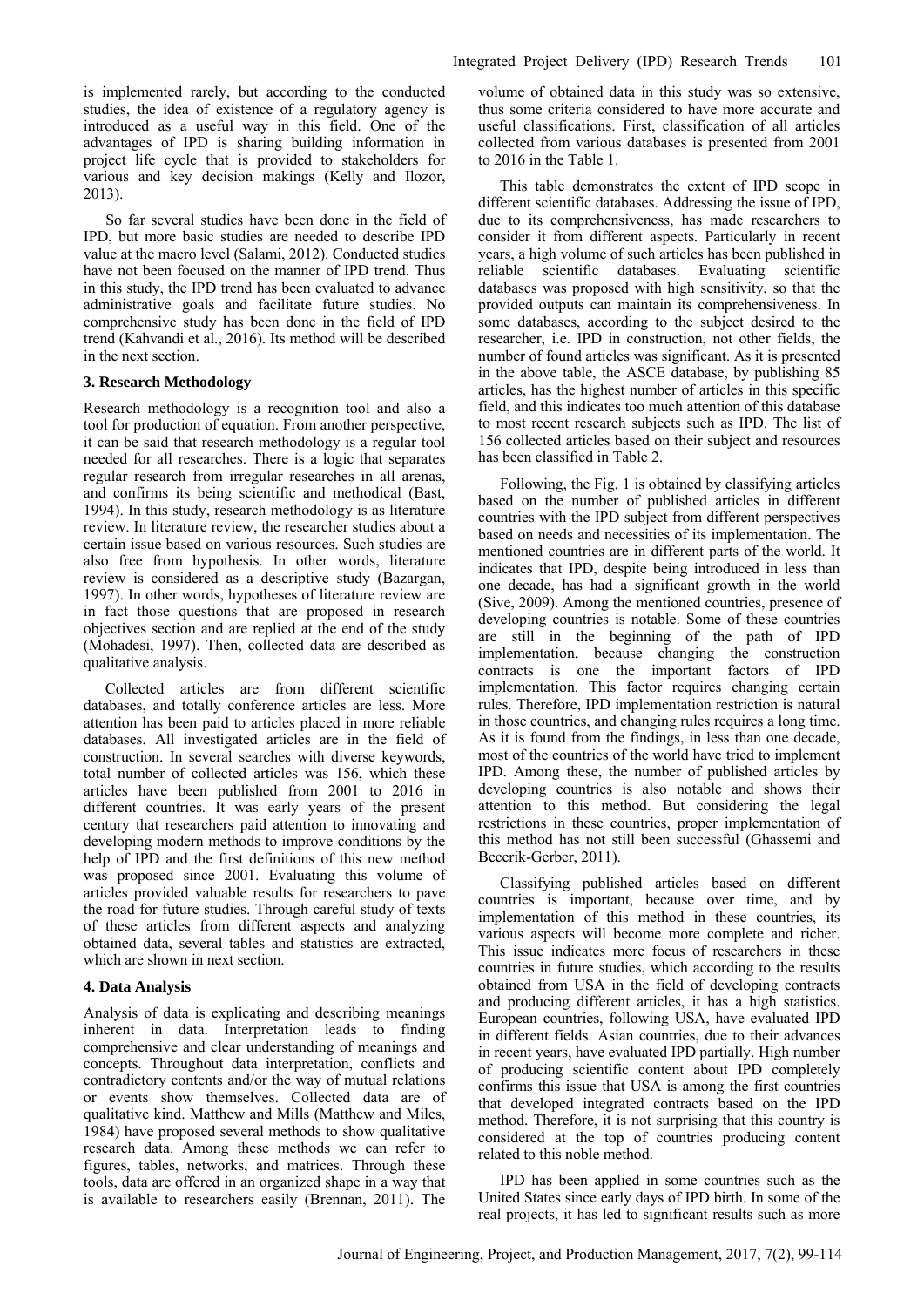accurate prediction of project costs, more accurate compliance of implementation timing, better risk management through clarification of objectives, reducing technical complexities through combining stakeholders, and preference in marketing (AIA, 2012).

The Fig. 2 shows dispersion of articles during different years from early years of emerging this method till now. At the initial years of twentieth century, information in this field has not been completed, though in some partial cases, suggestions and points from researchers are proposed. By developing a guide for IPD implementation by the AIA in 2007, attention to IPD trend has been increased. Such growing trend can be extracted from the growing number of published articles on this field since 2007 till now. This figure indicates degree of importance of IPD in recent years. The number of published articles on IPD has had a significant rise in 2014. It seems that from 2007 to 2014, most of studies were about introducing the IPD approach, and a few articles refer to case studies that implemented this newly introduced method in the construction projects; thus, from the beginning of 2015, due to saturation of articles addressed the importance and necessity of implementing IPD, the volume of published articles has reduced.

According to evaluation of published articles in 2016, researchers have done more comprehensive comparisons between traditional methods and IPD, through investigating quantitative results obtained from conducted projects by the aid of IPD, and the results obtained from these researches are provided to owners of the construction industry, in the form of a model. Through evaluating and classifying knowledge content available in articles, the Fig. 3 was obtained, which indicates the number of researches in this field in different areas of knowledge maturity.

Considering the conducted investigations by different authors, it seems that IPD articles can be grouped into five major domains shown in the Fig. 3. At the beginning of the years of IPD introduction, the focus of many articles was on the foundations of this newly born delivery system. IPD foundations state its implementation principles, and their application challenges. BIM is one of the important technical tools for IPD implementation, which has been addressed by researchers and the construction industry owners significantly in the recent years. In many of the articles reviewed (Ashcraft, 2009), BIM and IPD have been evaluated together. IPD implementation has been done in some countries and some researchers have published the results of their practical IPD implementation in the form of reports (Thomsen, 2009). In some of the countries, IPD implementation has been faced with different barriers, but there are various solutions for them considering the existing rules. In some of these articles, solutions are examined completely and comprehensively in order to implement IPD (Ghassemi and Becerik-Gerber, 2011).

This figure indicates that challenges in implementing IPD in the construction industry have allocated a large portion of researchers' studies in recent years to themselves. With the emergence of modern methods, minds of people tend toward extracting shortages of these methods unconsciously, and in this regard, it has been tried to find advantages, disadvantages and barriers in implementing modern methods. Evaluating basics of IPD, as a new method, which its principles should be defined in different aspects, is at the second place of attention of researchers, because with the development of this newly born method in the construction industry, developing countries try to extract principles for implementing that. The IPD method includes different principles; 1) mutual respect and trust. 2) Mutual benefits and rewards. 3) Open communication. 4) Early goal definition. 5) Organization and leadership. 6) Intensified planning. 7) Collaborative innovation. 8) Early involvement of key participants. 9) updated technology, and advanced communications (AIA, 2007; Sommer et al., 2013). Barriers of implementing IPD in different countries are at the next place of importance. Some of the barriers includes, the challenge of selecting compensation for financial losses (Rached et al., 2014), lack of coordination in payment systems (AIA, 2012; Becerik-Gerber et al., 2010; Rached et al., 2014), tend to use conventional contractual methods (Nejati et al., 2014), disinclination of stakeholders to participate in a project with common interests (Ghassemi and Becerik-Gerber, 2011; Nejati et al., 2014), lack of integrated interoperability because of lack of necessary technology (Becerik-Gerber et al., 2010; Ghassemi and Becerik-Gerber, 2011; Rached et al., 2014), lack of mutual trust among stakeholders (AIA, 2012). Evaluating the challenges and their corresponding solutions paves the road for proper IPD implementation. Since BIM is considered as an efficient tool for implementing IPD principles, and finally articles, which state implementation of IPD in different countries in a way, are at the last place of importance. It should be mentioned that what is evident in the articles related to implementing IPD, is high degree of saving in project costs. The reason of it is early participation of key project stakeholders, including owner, designer, contractor, and supplier (Ghassemi and Becerik-Gerber, 2011). 'Selecting Appropriate Technology' is one of the IPD's nine principles. BIM is one of the important tools for resolving this principle. In some countries, studying and evaluating IPD has led the researchers to study how to implement BIM (Bao, 2013). Appropriate definitions of IPD for industry owners and offering solutions to remove the barriers to IPD implementation and evaluating the differences of the samples of it, can be effective in IPD implementation in different situations. Of the reviewed papers, 13 articles have addressed the issue of IPD implementation. These statistics indicate that IPD implementation stage still has several problems and barriers, including the rules and regulations governing the construction industry of different countries (Al Subaih, 2015). In the United States, the private section has had significant growth in use of IPD in action however the public sector still faces with major problems using that (Collins and Parrish, 2014).

Studies about IPD have been done in different domains; these applied domains are presented in the Fig. 4. In this figure, the construction projects include road construction, tunnels, dams, watering, building bridges, public transportation, water and wastewater treatment systems, ports, airports, oil, gas, and water pipelines projects, etc. Particularly, building projects also include office building, commercial towers, hospital facilities, schools, banks, etc. The miscellaneous group are those not included in any of the aforementioned classes that authors have placed these projects in the form of miscellaneous projects, such as: modernization, refineries, and petrochemical complexes, and natural gas treatments.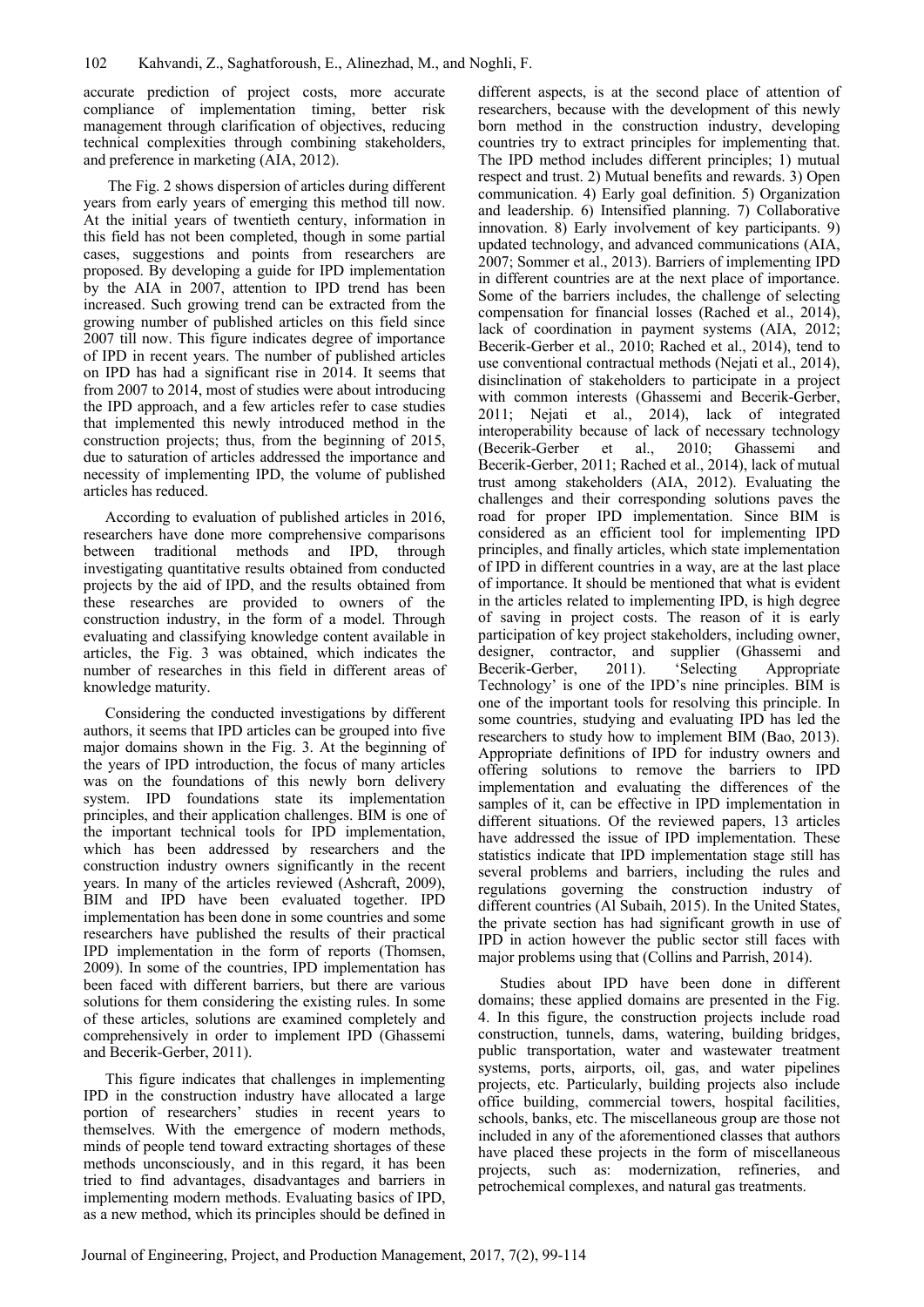This figure shows that the construction industry has benefited from the IPD method more than other industries, as the number of studies performed in the construction industry is much more than other fields. From the bank of collected data, 20 articles have targeted building projects, particularly. And other studies, nearly 15 studies, include other fields. The construction domain contains big projects with huge capital for implementation, which will have important role in implementing these projects during the conducted IPD researches. The mutual benefit and reward principle, which is one of the 9 principles of IPD implementation, is applied very well in the projects introduced in these articles. Building projects in the field of IPD implementation have had fewer shares. Generally, the construction industry usually enjoys updated technologies and tools later than other industries (Ghassemi and Becerik-Gerber, 2011). Miscellaneous projects that here includes modernization, refineries and petrochemical complexes, and natural gas treatment projects, have also less share in IPD implementation, because in these fields, despite high potentials of IPD implementation, no comprehensive studies have been done. On the other hand, the existing contracts do not allow fast changes in the contract shapes.

In the Fig. 5, articles are classified based on whether they are covering qualitative results, researches associated with quantitative results or studies considered just as definitions, concepts and principles of IPD. The difference of the investigated cases in this figure is in the way that in some of the articles, researchers have just examined IPD itself in order to introduce it to the industry owners. These definitions include IPD implementation principles, advantages, barriers, and feasibility of its implementation, etc. Projects that have taken advantage of IPD over the past few years and their results have been analyzed qualitatively, are in the category of qualitative studies. In some of the articles, based on the performed comparisons and the obtained results from IPD implementation, the results have been raised quantitatively. By using the facts and figures, various statistics of projects have been presented in some of these articles.

This figure shows that articles focusing on definitions, concepts and principles of the IPD are more than other types of articles. Evaluating quantitative results of projects, provides very valuable information for researchers in different fields, thus some of the articles have tried to achieve this point through making comparisons and extracting different statistics. Qualitative results are at the next category of this classification, which have been done in the USA more than other countries.

Proper IPD introduction to the industry for its easy implementation is of great significance. Because only after such an in-depth introduction, entering a new era of delivering the project can be possible, and then it will be followed by basics of changing the rules and encouraging investors and owners of the construction industry to real IPD implementation. According to the performed investigations reported in this article, so far, more quantitative studies on IPD implementation have been done rather than the qualitative ones (Rahim et al., 2015). As comparing facts and figures and estimating the profit of real IPD implementation have had more of importance to the researchers; this encourages investors to use IPD more than before (AIA, 2012).

The number of studies conducted in different countries, indicates extension of IPD implementation in the construction industry all over the world. In this study, the number of conducted studies in different years was analyzed. According to the intention of the researcher, comprehensive issues in the construction industry were classified. Degree of importance of each of them was proposed based on degree of attention of researchers to them. Challenges of IPD implementation were among cases considered more than others. In the Fig. 4, it is stated that IPD focus is on basic domains of the construction industry. Evaluating the results of case studies has always been toward informed choices of investors in private and public sections. However, to this day, contribution of private section in this field has been more significant. In the next section, what extracted from these studies is discussed.

| Database Name                  | Number of papers |  |
|--------------------------------|------------------|--|
| <b>ASCE</b>                    | 85               |  |
| <b>ELSEVIER-Science Direct</b> | 31               |  |
| AIA                            | $\overline{4}$   |  |
| <b>SMPS</b> Foundation         |                  |  |
| Springer Link                  | 2                |  |
| Wiley Online Library           |                  |  |
| ProQuest                       | 7                |  |
| Dissertation                   | 3                |  |
| Civilica                       | 5                |  |
| Taylor and Francis             | 6                |  |
| <b>IEEE</b>                    | 7                |  |
| Cumin CAD                      | $\theta$         |  |
| CIB-Library                    | $\mathbf{0}$     |  |
| <b>EBSCO</b>                   | $\theta$         |  |
| <b>EMERALD</b>                 | 0                |  |

**Table 1.** Bases presenting articles and the number of found articles in them (from 2001 to 2016)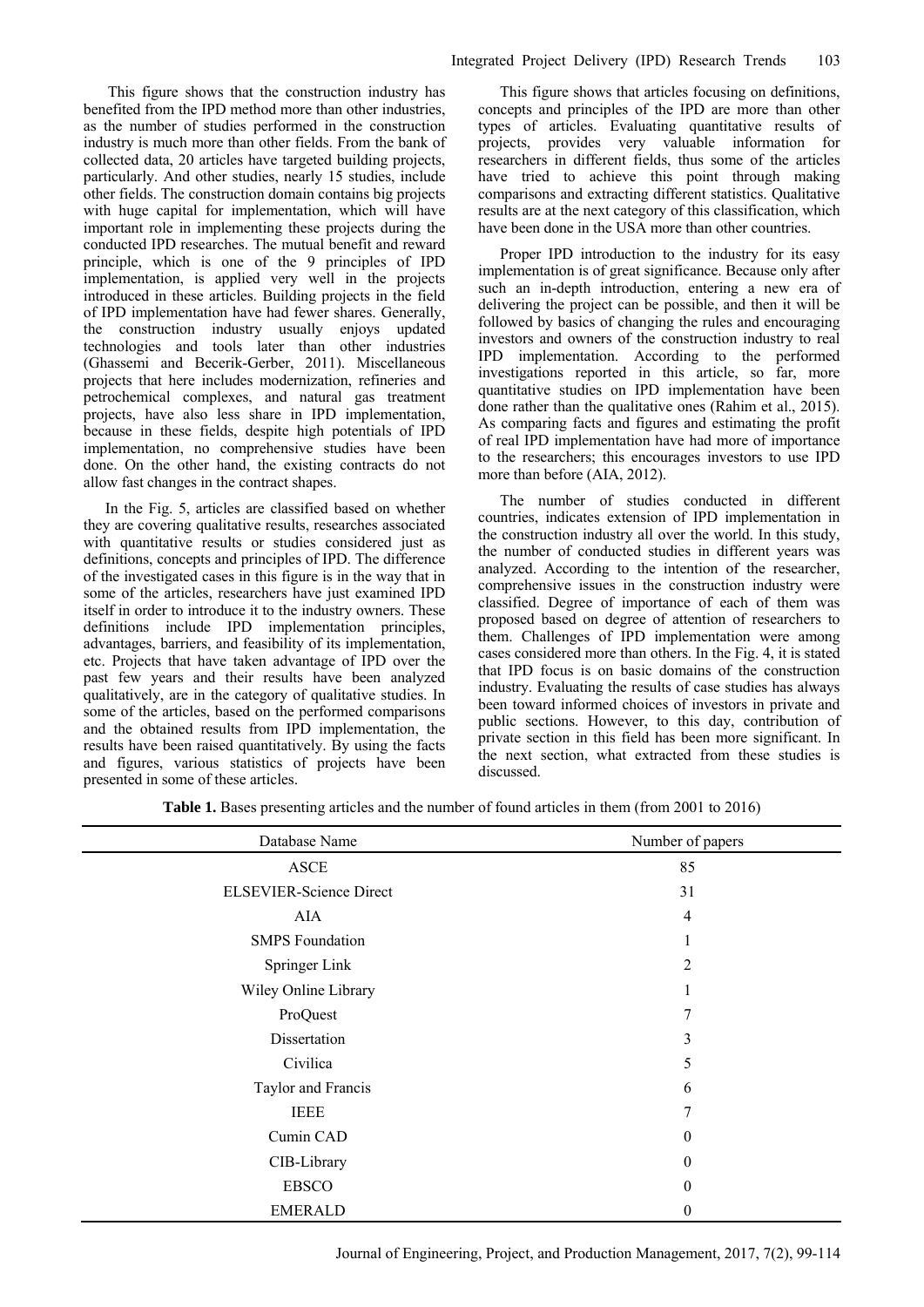$\overline{a}$ 

 $\blacksquare$ 

| Number                  | Categorize Topics       | References                                                                                                                                                                                                                                                                                                                                                                                                                                                                                                                                                                                                                                                                                                                                                                                                                                                                                                                                                                                                                                                |
|-------------------------|-------------------------|-----------------------------------------------------------------------------------------------------------------------------------------------------------------------------------------------------------------------------------------------------------------------------------------------------------------------------------------------------------------------------------------------------------------------------------------------------------------------------------------------------------------------------------------------------------------------------------------------------------------------------------------------------------------------------------------------------------------------------------------------------------------------------------------------------------------------------------------------------------------------------------------------------------------------------------------------------------------------------------------------------------------------------------------------------------|
| $\mathbf{1}$            | Case Study              | (Kihong Ku, 2009), (Basu et al., 2009), (Mossman et al., 2010), (Barben et al., 2010),<br>(Cohen, 2010), (Brady and Davies, 2010), (Jackson, 2011), (Singleton and Hamzeh,<br>2011), (Tillmann et al., 2012), (AIA, 2012), (Franz and Leicht, 2012), (Hampson and<br>Kraatz, 2013), (Mollaoglu-Korkmaz et al., 2014), (Garcia et al., 2014), (Kraatz et al.,<br>2014), (Hall et al., 2014), (Do et al., 2015), (Bilbo et al., 2015), (Bygballe et al., 2015),<br>(Pishdad-Bozorgi, 2016), (Harrison et al., 2016).                                                                                                                                                                                                                                                                                                                                                                                                                                                                                                                                        |
| $\boldsymbol{2}$        | Implementation          | (Michael et al., 2010), (Becerik-Gerber et al., 2010), (Fish, 2011), (Fish and Keen,<br>2011), (Lee, 2013), (Rahman et al., 2013), (Mihic et al., 2014), (Abdirad and<br>Pishdad-Bozorgi, 2014), (Azhar, 2014), (Rached et al., 2014), (Ma et al., 2014), (Kim<br>and Teizer, 2014), (Francom et al., 2014).                                                                                                                                                                                                                                                                                                                                                                                                                                                                                                                                                                                                                                                                                                                                              |
| $\mathbf{3}$            | Principles              | (Tenah, 2001), (Tan, 2006), (Thomsen, 2007), (AIA, 2007), (McKew, 2007),<br>(Integrated Workshop, 2007), (Wang, 2008), (Hatem, 2008a), (Hatem, 2008b),<br>(Thomsen, 2009), (Sive, 2009), (Harty and Laing, 2009), (Smith et al., 2009),<br>(Perlberg, 2009), (O'Connor Jr., 2009), (Ashcraft, 2009), (Kent and Becerik-gerber,<br>2010), (Volker and Klein, 2010), (Chan et al., 2010), (Shane and Gransberg, 2010),<br>(Klotz and Horman, 2010), (Darrington and Lichtig, 2010), (Duke et al., 2010),<br>(Treiblmaier and Filzmoser, 2010), (Cox et al., 2011), (Nofera et al., 2011), (Baiden<br>and Andrew DF Price, 2011), (Brennan, 2011), (Arjmandi, 2011), (Salami, 2012),<br>(Overbeek et al., 2012), (Jayasena and Senevirathna, 2012), (Wamelink et al., 2012),<br>(Tatum and Luth, 2012), (Hickethier et al., 2013), (Macdonald and Mills, 2013),<br>(Rawat and Divekar, 2014), (Lee et al., 2014), (Azhar et al., 2014), (Shahhosseini,<br>Hajarolasvadi, et al., 2014), (Shahhosseini, Shakeri, et al., 2014), (Seed, 2014), (Roe,<br>2014). |
| $\overline{\mathbf{4}}$ | <b>IPD Barriers</b>     | (Chan)<br>al.,<br>$2004$ ), (Ballobin,<br>2008), (Ghassemi<br>and<br>et<br>Becerik-Gerber,<br>2011), (Shahhosseini, 2013), (Sommer et al., 2013), (Lee et al., 2013), (Nejati et al.,<br>2014), (Collins and Parrish, 2014), (Zhang and Li, 2014), (El Asmar et al., 2015).                                                                                                                                                                                                                                                                                                                                                                                                                                                                                                                                                                                                                                                                                                                                                                               |
| 5                       | IPD Benefit             | (Hasan, 2010), (Gokhale, 2011), (El Asmar and Hanna, 2012), (Alp and<br>Vonwerssowetz, 2013), (Korkmaz et al., 2013), (Hassan, 2013), (Jones, 2014),<br>(Perdomo and Cavillin, 2014), (Bach, 2014), (McCurley and Powell, 2015), (Rahim<br>and Nawi, M. N. M. Nifa, 2015), (Anonymous, 2015), (Cody, 2015), (Hanna, 2016),<br>(Kahvandi et al., 2016).                                                                                                                                                                                                                                                                                                                                                                                                                                                                                                                                                                                                                                                                                                    |
| 6                       | IPD and BIM             | (Autodesk, 2008), (Wickersham, 2009), (Hess, 2009), (Caldwell et al., 2009),<br>(Franklin and Tobin, 2010), (Erkessousi, 2010), (Manning, 2012), (Ilozor and Kelly,<br>2012), (Bryde et al., 2013), (Kelly and Ilozor, 2013), (Pishdad-Bozorgi et al., 2013),<br>(Parfitt et al., 2013), (Kiani and Khalili Ghomi, 2013), (Cooley and Cholakis, 2013),<br>(Bao, 2013), (Lu et al., 2014), (Monteiro et al., 2014), (Nawi et al., 2014), (Son et al.,<br>2015), (Jalaei and Jrade, 2015), (Lee et al., 2015).                                                                                                                                                                                                                                                                                                                                                                                                                                                                                                                                              |
| 7                       | IPD and Other<br>Topics | (Chan et al., 2003), (Dal Gallo et al., 2009), (Xue et al., 2010), (Raisbeck et al., 2010),<br>(Ashcraft, 2011), (Darrington, 2011), (Voss, 2012), (Jung et al., 2012), (Lahdenperä,<br>2012), (Goldberg et al., 2012), (Kulkarni et al., 2012), (El Asmar et al., 2013), (Zhang<br>et al., 2013), (Abdirad and Pishdad-Bozorgi, 2014b), (Azari et al., 2014), (Popic and<br>Moselhi, 2014), (Volk et al., 2014), (Hornstein, 2014), (Perdomo et al., 2014),<br>(Turkulainen et al., 2014), (Sanz-Calcedo et al., 2015), (Abdirad, 2015), (Brioso,<br>2015), (Al Subaih, 2015), (Yalcinkaya and Singh, 2015), (Hanks, 2015), (Alrashed and<br>Asif, 2015), (Cao et al., 2015), (Lu et al., 2015), (Qiang et al., 2015), (Zhang et al.,<br>2015), (Pishdad-Bozorgi and J.Beliveau, 2016), (Pishdad-Bozorgi and J. Beliveau,<br>2016).                                                                                                                                                                                                                      |

**Table 2.** List of articles based on their subjects (from 2001 to 2016)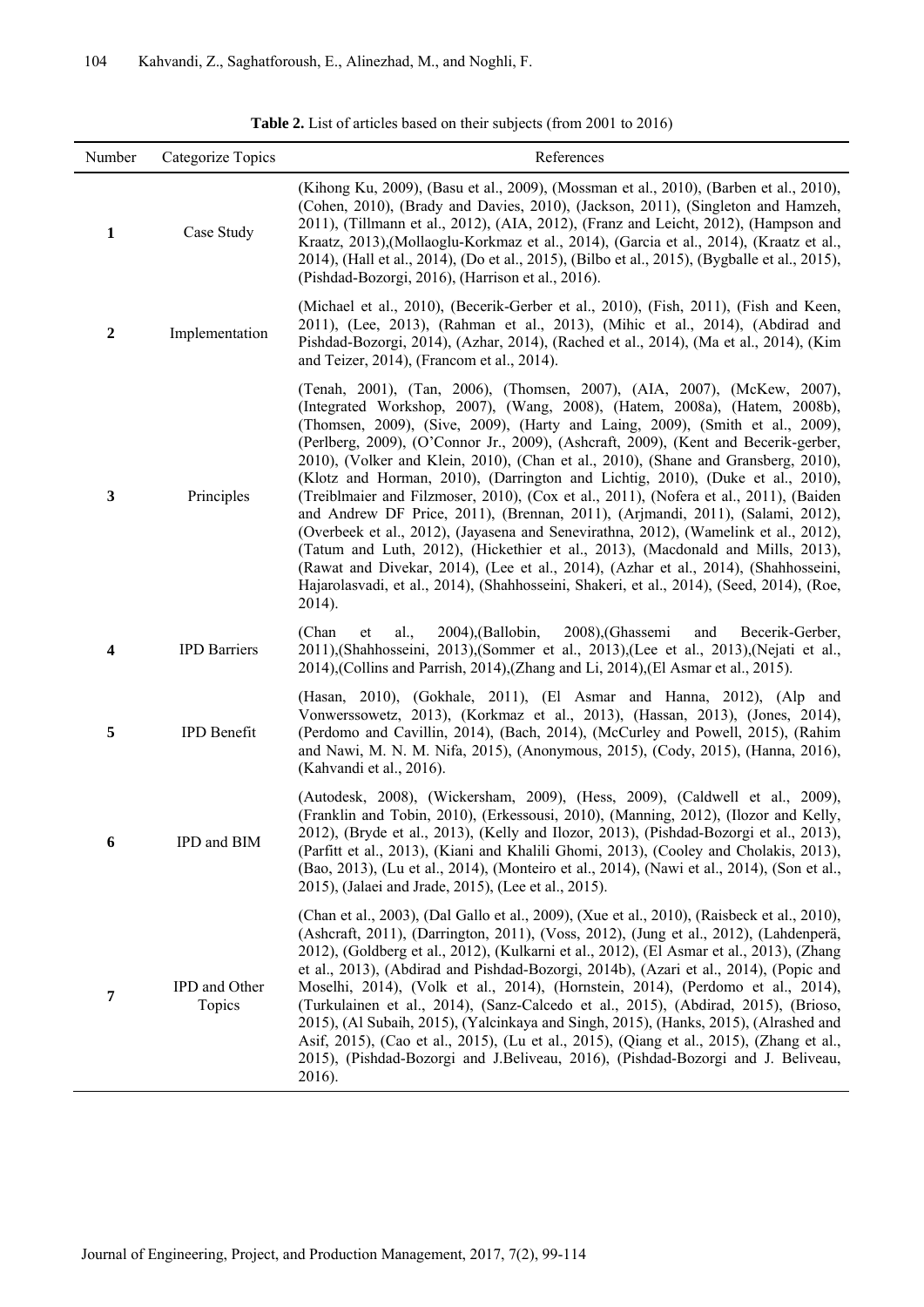

Fig. 1. Countries presenting articles and the number of found articles



**Fig. 2.** Dispersion of articles during different years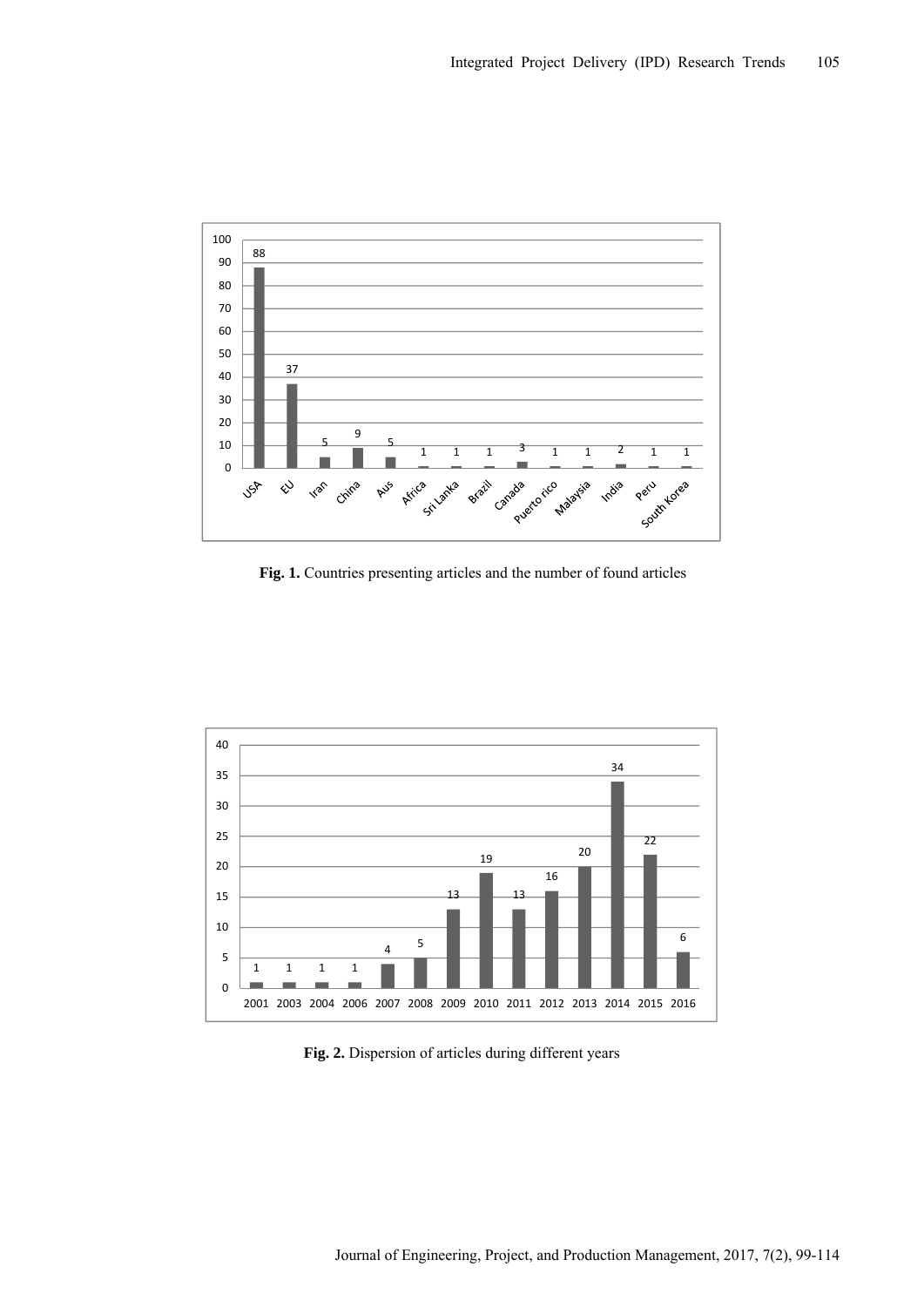

Fig. 3. Categorized by different subjects



Fig. 4. Categorized by applied domains



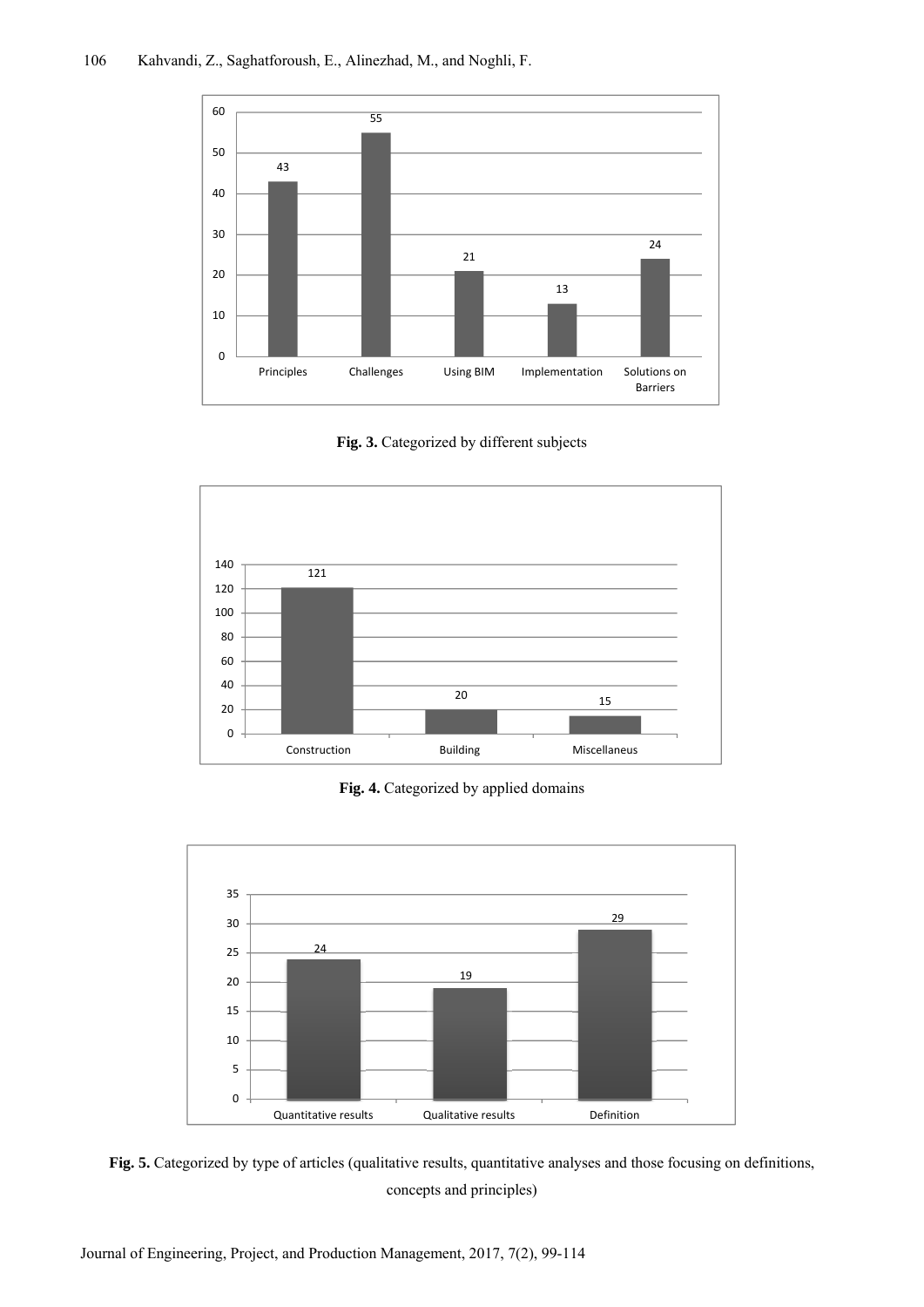## **5. Discussion and Conclusion**

In this study, the trend of studies conducted in the field of IPD approach all over the world, is explored. According to the conducted investigations, the major source of this newly born method is the USA; so that till 2012, the most volume of articles was developed in this country. First instructions on formulating IPD in the construction industry have been invented since 2007 in this country, too. Other countries such as European countries, China (Lee, 2013), Iran and Australia have also conducted different studies in this field; particularly since 2013 till now, they have increased significantly. In recent years, particularly in 2014, researchers have paid more attention to the IPD concept, and most of them tried to localize it, by evaluating conditions, environment and laws of their countries. It seems that the obtained results can be divided into three time periods as follows:

- Studies from 2001 to 2009: During these years, most researches are focused on basics, principles and definitions of the IPD method, and are more focused on introducing IPD to industries.
- Studies from 2010 to 2012: During this time period, lessons learned about IPD implementation and also investigating contracts from the feasibility viewpoint for IPD implementation are considered.
- Studies from 2013 till now: Following the development of the IPD principles, these studies have evaluated challenges of this newly born method and also presented solutions for them.

In recent years, USA has had major contribution in implementing IPD and most of the conducted case studies were in this country. In these case studies, which most of them are performed by AIA, significant results were obtained. Including that flexibility of teams and common decisions made during different stages of the project, have been effective in saving time significantly. Also, they minimized change orders (O'Connor Jr., 2009). In fact, at the time of disagreement, a special meeting is hold among different stakeholders and it is tried to dissolve the issue through suitable talks. One of the reasons of fetching up such meetings, is the presence of different stakeholders and high rate of their participation (Zhang and Li, 2014). Asian and European countries have tried to define principles and basics of IPD, and also what it will bring with its implementation in such countries. Indeed, it can be said that IPD approach at any condition and situation, needs several investigations and adaptation with governing situation. The high number of articles evaluated barriers of IPD, is a proof of this claim. High degree of saving costs is also one of the cases considered in case studies, for example in a health project with 100 million dollar total cost, IPD implementation was associated with nearly 9 million dollar saving in costs (Sive, 2009). Some of the benefits of implementing IPD includes, Early participation of project key stakeholders leads to earlier completion of the project and more savings in projects (Ghassemi and Becerik-Gerber, 2011), the number of change of orders is reduced (Collins and Parrish, 2014), better implementation of risk management based on energy (Lee, 2013), in a project in San Francisco, early participation of project stakeholders resulted to reduction of change of orders up to 0.1% of construction costs (Becerik-Gerber et al., 2010). Also, IPD has been evaluated in gas and oil extraction projects and it is shown that its implementation

in these projects has resulted in reduction of financial and contract problems (Al Subaih, 2015). One of the important discussed cases in some of articles was comparing IPD with other available traditional methods in performing projects; and in most of the cases, superiority of IPD over other methods is evident. In Cardinal Glennon Children's Hospital in San Luis, United States, the barrier of lack of familiarity of employers and contractors with IPD, caused deciding to use traditional contracts for the beginning, but holding education courses, used a four-sided integrated contract (AIA, 2012).

BIM is a tool for better and more systematic implementation of IPD principles along the project life cycle. In several articles, this issue and solutions of adapting and coordinating these two with each other are investigated, particularly during recent years, this important issue has been increased, significantly (Franklin and Tobin, 2010).

In this study, the trend of studies in the field of IPD was evaluated. 156 articles from different scientific databases were collected and evaluated. In the content of studied articles, different aspects of IPD was evaluated, including definitions, advantages, disadvantages, challenges, and superiorities of this method relative to traditional methods. IPD can provide a significant opportunity for participating agencies. But before any real action, the risks and advantages of using it should be understood clearly by members of the organizations and managers (AIA, 2012).

Owners of complex projects should evaluate it, to see if it is suitable for their projects (Ashcraft, 2011). Before selecting the IPD method, any organization should be very careful in selecting team and type of contract and work groups, and follow the principles of it (AIA, 2007). The project of constructing Walter Cronkite School of Journalism, in Phoenix, United States, they decided to implement IPD by maintaining the principles of design and construction contracts and the project completed on time and without high costs (AIA, 2012).

This study highlights the necessity of wider studies in the field of IPD as an important issue. This study presented an inclusive classification of IPD approach through grouping the most important criteria in the construction industry. The IPD method needs various backgrounds for its implementation in different countries, so empowerments and limitations of IPD implementation all over the world should be evaluated according to the conditions of each country.

Using IT technologies in implementing IPD is very important. With the increasing development of technology, the IPD progress in the field of sharing information and online communication is also increasing. Online communications by accurate software causes reduction of changes and duplications; therefore it will be accompanied with major savings in project costs and time. Also, one can achieve various models to improve the IPD method as much as possible, through evaluating construction management and risk management in different case projects. Different group decisions are among important cases that should be considered by group works, developing these models in future studies of researchers can pave the road for IPD implementation in other countries. In addition, this study has analyzed the main research areas in the field of IPD, and has identified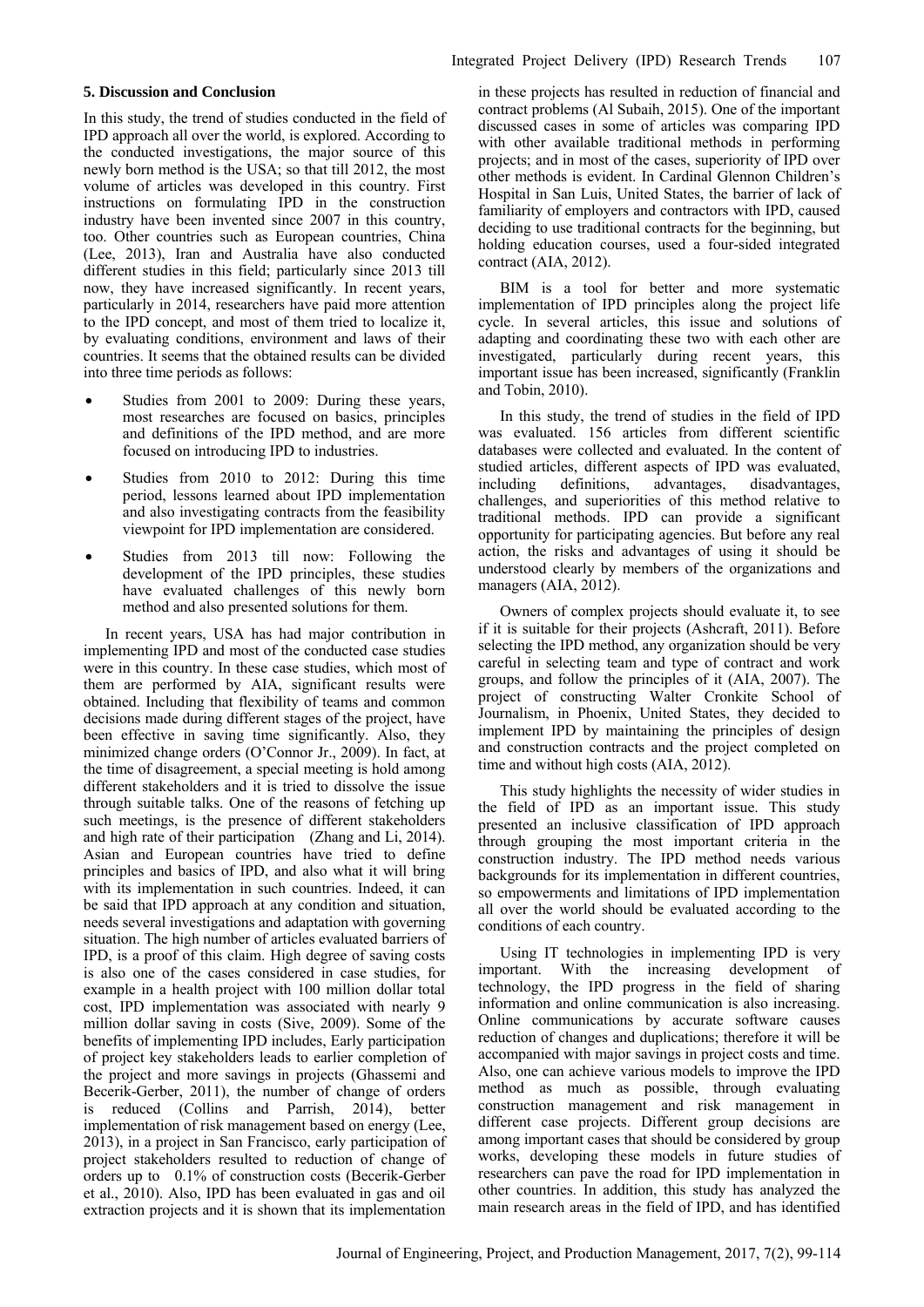research fields and future opportunities. The results of this study, determine future research studies more widely and more accurately. Here, different domains of construction have been classified comprehensively. For future studies, researchers can examine these fields, separately. On the other hand, in this study we can perform statistical factor analysis methods.

#### **References**

- Abdirad, H. (2015). *Advancing in Building Information Modeling (BIM) Contracting: Trends in the AEC/FM Industry.* Architectural Engineering Institute Conference, ASCE, 1-12.
- Abdirad, H. and Pishdad-Bozorgi, P. (n.d.). *Trends of Assessing BIM Implementation in Construction Research.* In Computing in Civil and Building Engineering 2014, 496-503.
- Abdirad, H. and Pishdad-Bozorgi, P. (2014a). Developing a Framework of Metrics to Assess Collaboration in Integrated Project Delivery. *50th Annual International Conference Proceedings*, 1-9.
- Abdirad, H. and Pishdad-Bozorgi, P. (2014b). *Trends of Assessing BIM Implementation in Construction Research.* Computing in Civil and Building Engineering, 496-503. https://doi.org/10.1061/9780784413616.053
- AIA. (2007). *Integrated Project Delivery, a Guide*. AIA, 1-57.
- AIA. (2012). IPD Case Studies. *American Institute of Architects*, (March), 1-114.
- Al Subaih, A. (2015). Integrated Project Delivery: A Paradigm Shift for Oil and Gas Projects in the UAE and the Middle East Region. *Oil and Gas Facilities*, 4(4), 064-077. https://doi.org/10.2118/171722-PA
- Alp, N. and Vonwerssowetz, N. F. J. (2013). Integrated project development as applied to public projects. *2013 Proceedings of PICMET 2013: Technology Management in the IT-Driven Services*, 1769-1773.
- Alrashed, F. and Asif, M. (2015). Climatic Classifications of Saudi Arabia for Building Energy Modelling. *Energy Procedia*, 75, 1425–1430. https://doi.org/10.1016/j.egypro.2015.07.245
- Anonymous. (2015). The American Institute of Architects (AIA) Releases Multi-Party Agreement for Integrated Project Delivery. *Report Information from ProQuest December*, 1-3.
- Arjmandi, A. (2011). *Integrated Project Delivery and Compare deals available*. Civil Engineering Conference, Semnan, Iran, 1-7.
- Ashcraft, H. (2009). *Integrated Project Delivery : Optimizing Project Performance*. OwnersPerspective.org, 16–21.
- Ashcraft, H. W. (2011). *IPD Teams : Creation, Organization and Management.* Howard W. Ashcraft Hanson Bridgett LLP 425 Market Street, 26th Fl. San Francisco, CA, 30.
- Autodesk. (2008). Autodesk Whitepaper : Improving Building Industry Results through Integrated Project Delivery and Building Information Modeling. *Autodesk Whitepaper*, 12.
- Azari, R., Kim, Y., Ballard, G., and Cho, S. (2014). Starting From Scratch: A New Project Delivery Paradigm. *Construction Research Congress, ASCE*, 2276-2285.
- Azhar, N. (2014). *Integrated Construction Project Delivery System in the U.S. Public Sector: An Information Modeling Framework*. A Dissertation Submitted in Partial Fulfillment of the Requirements for the Degree of DOCTOR OF PHILOSOPHY, Published by ProQuest LLC, 1-263.
- Azhar, N., Kang, Y., and Ahmad, I. U. (2014). Factors influencing integrated project delivery in publicly owned construction projects: An information modelling perspective. *Procedia Engineering*, 77, 213-221. https://doi.org/10.1016/j.proeng.2014.07.019
- Bach, M. (2014). The Project Coach: The new Role of the Project Manager for the Future Due to the News Tools Like Building Information Modeling, Integrated Project Delivery, Last Planner and Others. *Construction and Building Research*, 43-48. https://doi.org/10.1007/978-94-007-7790-3\_6
- Baiden, B. K., and Andrew DF Price. (2011). The Effect of Integration on Project Delivery Team Effectiveness. *International Journal of Project Management*, 29(2), 129–136.
- Ballobin, K. (2008). New Standard Contracts for Integrated Project Delivery : An Analysis of Structure, Risk, and Insurance. *Two Wisconsin Circle Chevy Chase*, Maryland 20815 301/961-9800, 1-23.
- Bao, J. (2013). The implementation of the Lean Construction BIM Based on IPD Model. *Journal of Science and Technology Management Research*, 1-7.
- Barben, B., Casey, C., Dubowski, N., and Miller, J. (2010). *A Case Study for the Use of Integrated Project Delivery and Building Information Modeling for the Analysis and Design of The New York Times Building*. A Thesis in Architectural Engineering Submitted to the Faculty of The Pennsylvania State University, The New York Times Building, 1-459.
- Bast, J. (1994). *Research Methods in Behavioral Science and Education (N. Talegha)*. Arian Publishing, Tehran.
- Basu, R., Little, C., and Millard, C. (2009). Case Study: A Fresh Approach of the Balanced Scorecard in the Heathrow Terminal 5 Project. *Measuring Business Excellence*, 13(4), 22-33.
- Bazargan, A. (1997). *Research Methods in Behavioral Sciences*. AGH.
- Becerik-Gerber, B., D. Des, and Kent, D. C. (2010). Implementation of Integrated Project Delivery and Building Information Modeling on a Small Commercial Project. *International Journal of Project Management*, 1-6.
- Bilbo, D., Bigelow, B., Escamilla, E., and Lockwood, C. (2015). Comparison of Construction Manager at Risk and Integrated Project Delivery Performance on Healthcare Projects: A Comparative Case Study. *International Journal of Construction Education and Research*, 11(1), 40-53. https://doi.org/10.1080/15578771.2013.872734
- Brady, T., and Davies, A. (2010). From Hero to Hubris-Reconsidering the Project Management of Heathrow's Terminal 5. *International Journal of Project Management*, 28(2), 151-157.
- Brennan, M. (2011). *Integrated project delivery: a normative model for value creation in complex military medical projects.* Submitted in Partial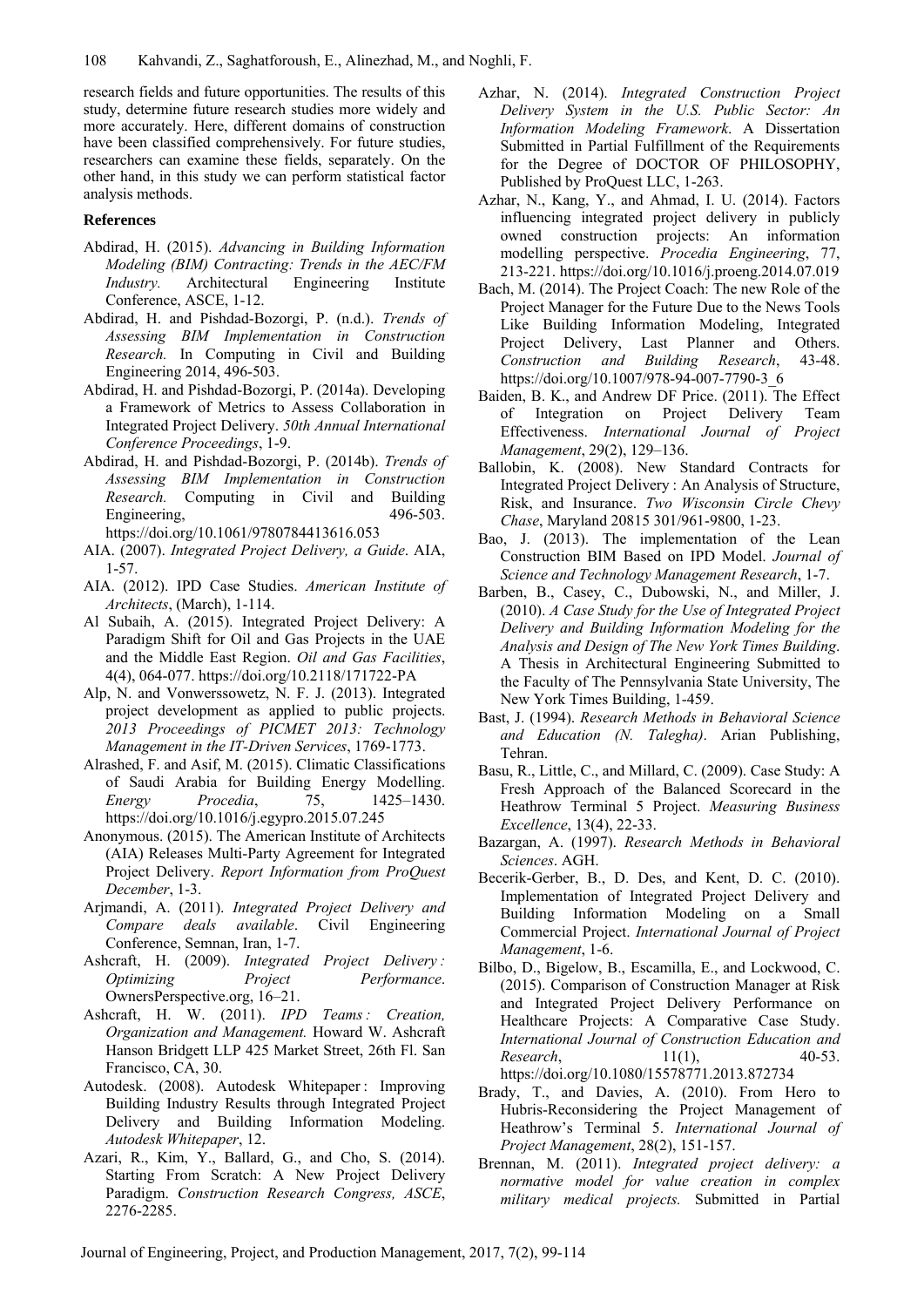Fulfillment of the Requirements for the Degree of Doctor of Philosophy in Architecture in the Graduate College of the University of Illinois at Urbana-Champaign, 1-325.

- Brioso, X. (2015). Integrating ISO 21500 Guidance on Project Management, Lean Construction and PMBOK. *Procedia Engineering*, 123, 76-84. https://doi.org/10.1016/j.proeng.2015.10.060
- Bryde, D., Broquetas, M., and Volm, J. M. (2013). The project benefits of building information modelling (BIM). *International Journal of Project Management*, 31(7), 971-980. https://doi.org/10.1016/j.ijproman.2012.12.001
- Bygballe, L. E., Dewulf, G., and Levitt, R. E. (2015). The interplay between formal and informal contracting in integrated project delivery. *Engineering Project Organization Journal*, 5(1), 22-35. https://doi.org/10.1080/21573727.2014.992014
- Caldwell, N., Roehrich, J., and Davies, A. (2009). Procuring Complex Performance in Construction: London Heathrow Terminal 5 and a Private Finance Initiative Hospital. *Journal of Purchasing and Supply Management*, 15(3), 178-186.
- Cao, D., Wang, G., Li, H., Skitmore, M., Huang, T., and Zhang, W. (2015). Practices and effectiveness of building information modelling in construction projects in China. *Automation in Construction*, 49(PA), 113-122. https://doi.org/10.1016/j.autcon.2014.10.014
- Chan, A. P. C., Scott, D., and Chan, A. P. L. (2004). Factors Affecting the Success of a Construction Project. *Journal of Construction Engineering and Management*, 130(1), 153-155. https://doi.org/10.1061/(ASCE)0733-9364(2004)130: 1(153)
- Chan, A. P., Chan, D. W., and Ho, K. S. (2003). Partnering in construction: critical study of problems for implementation. *Journal of Management in Engineering,* 19(3), 126-135.
- Chan, A. P., Chan, D. W., and Yeung, J. (2010). *Relational Contracting for Construction Excellence. Spon Press*, London.
- Cody, S. E. (2015). *The Integration of Project Delivery in the Construction Industry*. Rochester Institute of Technology, Rochester, NY 14623, USA ABSTRACT, 1-11.
- Cohen, J. (2010). Integrated project delivery: Case studies. Sacramento, CA, *The American Institute of Architects California Council*, 248-254.
- Collins, W. and Parrish, K. (2014). The Need for Integrated Project Delivery in the Public Sector. *Construction Research Congress*, 719-728.
- Cooley, L. and Cholakis, P. (2013). Efficient Project Delivery: BIM, IPD, JOC, Cloud Computing and More. *Journal of Architectural Engineering Technology*, 2(1), 1-5. https://doi.org/10.4172/2168-9717.1000107
- Cox, T., Kenig, M., Allison, M., Wight Kelley, S., and Stark, M. (2011). Primer on Project Project Delivery. *The American Institute of Architects*, 1-13.
- Dal Gallo, L., O'Leary, S. T., and Louridas, L. J. (2009). *Comparison of integrated project delivery agreements*. Hanson Bridgett LLP, San Francisco,

CA, 1-6.

- Darrington, J. (2011). Using a design-build contract for Lean Integrated Project Delivery. *Lean Construction Journal*, 85, 91.
- Darrington, J., and Lichtig, W. . (2010). Rethinking the "G" in GMP: why estimated maximum price contracts make sense on collaborative projects. *Constr.Lawyer*, 30(2), 1-12.
- Do, D., Ballard, G., and Tillmann, P. (2015). *The Application of Target Value Design in the Design and Construction of the UHS Temecula Valley Hospital*. Project Production Systems Laboratory. University of California, Berkeley.
- Duke, P., Higgs, S., and McMahon, W. R. (2010). *Integrated Project Delivery : The Value Proposition An Owner's Guide for Launching a Healthcare Capital Project via IPD*. KLMK Group, LLC-February 2010, 1-51.
- El Asmar, M. and Hanna, A. S. (2012). Comparative Analysis of Integrated Project Delivery (IPD) Cost and Quality Performance. *Proceedings of the CIB W78 2012: 29th International Conference –Beirut*, Lebanon, 17-19 October, 152-161.
- El Asmar, M., Hanna, A. S., and Loh, W.-Y. (2013). Quantifying Performance for the Integrated Project Delivery (IPD) System as Compared to Established Delivery Systems. *Journal of Construction Engineering and Management*, 1-14. https://doi.org/10.1061/(ASCE)CO.1943-7862.000074 4.
- El Asmar, M., Hanna, A. S., and Loh, W.-Y. (2015). Evaluating Integrated Project Delivery Using the Project Quarterback Rating. *Journal of Construction Engineering and Management*, 142(1), 1-13. https://doi.org/10.1061/(ASCE)CO.1943-7862.000101 5
- Erkessousi, N. El. (2010). *How Integrated Project Delivery is an Advantage to the Danish Building Industry, and how it can be executed.* 7th Semester Autumn Term, 1-46.
- Fish, A. (2011). *Integrated project delivery: the obstacles of implementation.* MASTER OF SCIENCE Department of Architectural Engineering and Construction Science College of Engineering, B. S., Kansas State University, 2011A, 1-52.
- Fish, A. and Keen, J. (2011). *Integrated Project Delivery: The Obstacles of Implementation.* Manhattan: Master Dissertation, Kansas State Universsity, 90–97.
- Francom, T., El Asmar, M., and Ariaratnam, S. T. (2014). Using Alternative Project Delivery Methods to Enhance the Cost Performance of Trenchless Construction Projects. *Construction Research Congress 2014*, 1219-1228.
- Franklin, D. L. and Tobin, J. (2010). Integrated Project Delivery: Next-Generation BIM for Structural Engineering. *Conference Information Structures Congress 2010*, Orlando, Florida, United States. https://doi.org/http://dx.doi.org/10.1061/41130(369)25 4
- Franz, B. and Leicht, R. (2012). Initiating IPD Concepts on Campus Facilities with a "Collaboration Addendum." *Construction Research Congress*, 61-70.
- Gallstedt, M. (2003). Working Conditions in Projects: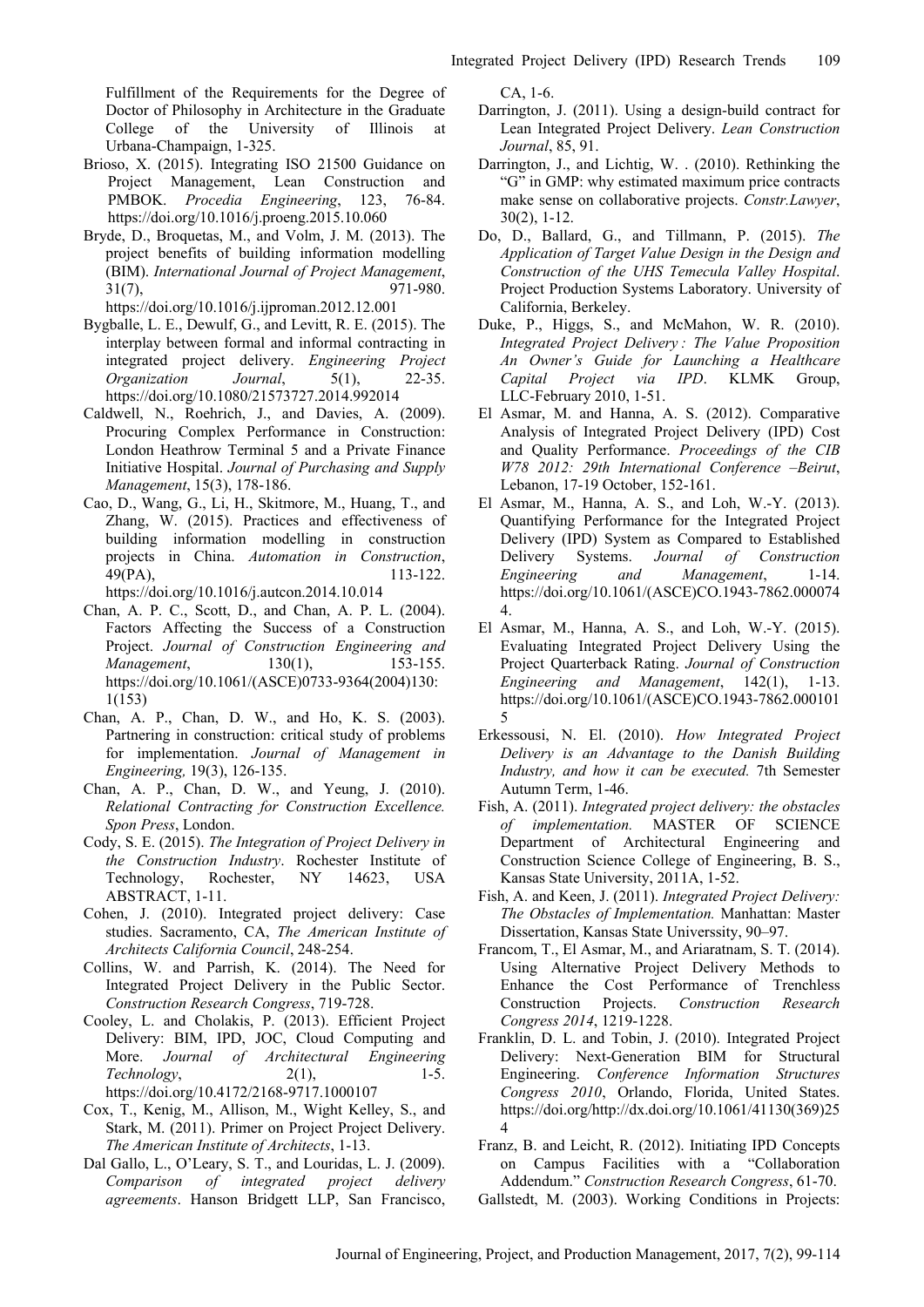Perceptions of Stress and Motivation among Project Team Members and Project Managers. *International Journal of Project Management*, 21, 449-455.

Garcia, A. J., Mollaoglu-Korkmaz, S., and Miller, V. D. (2014). Progress Loops in Interorganizational Project Teams: An IPD Case. *In Construction Research Congress 2014: Construction in a Global Network*, 2011–2020.

https://doi.org/10.1061/9780784413517.176

- Ghassemi, R. and Becerik-Gerber, B. (2011). Transitioning to Integrated Project Delivery : Potential barriers and lessons learned. *Lean Construction Journal*, 32-52.
- Gokhale, S. (2011). Integrated Project Delivery Method for Trenchless Projects. *ICPTT 2011: Sustainable Solutions For Water, Sewer, Gas, And Oil Pipelines*, 604-614. https://doi.org/10.1061/41202(423)66
- Goldberg, D. E., Holland, R. J., and Wing, S. W. (2012).  $GIS + BIM = Integrated Project Delivery @ Penn$ State. *Proceedings of the 13th Int. Conf. on Information Technology in Landscape Architecture*, 524-530.
- Hall, D., Algiers, A., Lehtinen, T., Levitt, R. E., Li, C., and Padachuri, P. (2014). The Role of Integrated Project Delivery Elements in Adoption of Integral Innovations. *EPOC 2014 Conference*, 1-20.
- Hampson, K. and Kraatz, J. (2013). Modelling, collaboration and integration: A case study for the delivery of public buildings. *Proceedings of the 19th CIB World Building Congress: Construction and Society*, 1-12.
- Hanks, N. M. (2015). *Investigation into the effects of project delivery methods on LEED targets*. University of San Francisco USF, Scholarship Repository, Master's Projects Theses, 1-45.
- Hanna, A. S. (2016). Benchmark Performance Metrics for Integrated Project Delivery. *Journal of Construction Engineering and Management*, 4016040(9). https://doi.org/10.1061/(ASCE)CO.1943-7862.000115 1.
- Harrison, A. M., Alarcón, K. R. M., and F, L. (2016). Exploring performance of the integrated project delivery process on complex building projects. *International Journal of Project Management*, 34, 1089-1101.
- Harty, J. and Laing, R. (2009). Drivers for change in construction procurement and its impact on management. *Proceedings-2009 2nd International Conference in Visualisation*, VIZ 2009, 138-143. https://doi.org/10.1109/VIZ.2009.53
- Hasan, S. W. (2010). *Evaluation Of Project Delivery Methods For Trenchless Construction*. The University of Texas at Arlington in Partial Fulfillment of the Requirements for the Degree of MASTER OF SCIENCE IN CIVIL ENGINEERING, 1-50.
- Hassan, M. E. (2013). *Assessing the impact of lean/integrated project delivery system on final project success*. Mason Archival Repository Service Http://mars.gmu.edu, 1-241.
- Hatem, D. J. (2008a). *Design Responsibility in Integrated Project Delivery: Looking Back and Moving Forward*. Donovan-Hatem LLP Counselors at Law, 1–24.
- Hatem, D. J. (2008b). *Design Responsibility in Integrated*

*Project Delivery: Looking Back and Moving Forward.* Donovan-Hatem LLP Counselors at Law, 1–21.

- Hess, R. (2009). B.I.M. Solving the Problems in Design-to-Construction Implementation That We Have Created? *Proceedings of the 78th Annual SEAOC Convention*, San Diego, USA, 475-486.
- Hickethier, G., Tommelein, I. D., and Lostuvali, B. (2013). *Social network analysis of information flow in an ipd-project design organization.* IGLC-21, July 2013 | Fortaleza, Brazil, 319-328.
- Hornstein, H. A. (2014). The integration of project management and organizational change management is now a necessity. *International Journal of Project Management*, 1-8. https://doi.org/10.1016/j.ijproman.2014.08.005
- Ilozor, B. D., and Kelly, D. J. (2012). Building Information Modeling and Integrated Project Delivery in the Commercial Construction Industry: A Conceptual Study. *Journal of Engineering, Project, and Production Management*, 2(1), 23-36.
- Integrated Workshop. (2007). *Integrated Project Delivery : First Principles for Owners and Teams*. Outcomes of the 3xPT Strategy Group Integrated Project Delivery Workshop, 1-16.
- Jackson, M. A. (2011). *Integrated project delivery-reviews related issues and the case for integrated project delivery.* [Part 1, Video]. Northern California: Hanson Bridgett.
- Jalaei, F., and Jrade, A. (2015). Integrating building information modeling (BIM) and LEED system at the conceptual design stage of sustainable buildings. *Sustainable Cities and Society*, 18, 95-107. https://doi.org/10.1016/j.scs.2015.06.007
- Jayasena, H. S., and Senevirathna, N. S. (2012). Adaptability of integrated project delivery in a construction industry. *Proceedings of World Construction Symposium 2012: Global Challenges in Construction Industry*, Colombo, Sri Lanka, 188-195.
- Jones, B. (2014). Integrated project delivery (IPD) for maximizing design and construction considerations regarding sustainability. *Procedia Engineering*, 95(Scescm), 528-538. https://doi.org/10.1016/j.proeng.2014.12.214
- Jung, W., Ballard, G., Kim, Y., and Han, S. (2012). Understanding of Target Value Design for Integrated Project Delivery with the Context of Game Theory. *Construction Research Congress, ASCE*, 556-563.
- Kahvandi, Z., Saghatforoush, E., Alinezhad, M., and Preece, C. (2016). Analysis of Research Trends on Benefits of Implementing Integrated Project Delivery (IPD). *In International Conference on Civil, Mechanical Engineering and Construction Management (CMC 2016),* Kuala Lumpur, Malaysia.
- Kelly, D. J. and Ilozor, B. D. (2013). A Pilot Casual Comperative Study of Project Performance Metrics: Examining Building Information Modeling (BIM) and Integrated Project Delivery (IPD). *The Built and Human Environment*, 6, 82-106.
- Kent, D. C., and Becerik-gerber, B. (2010). Understanding Construction Industry Experience and Attitudes toward Integrated Project Delivery. *Journal of Construction Engineering and Management*, 136(8), 815-825.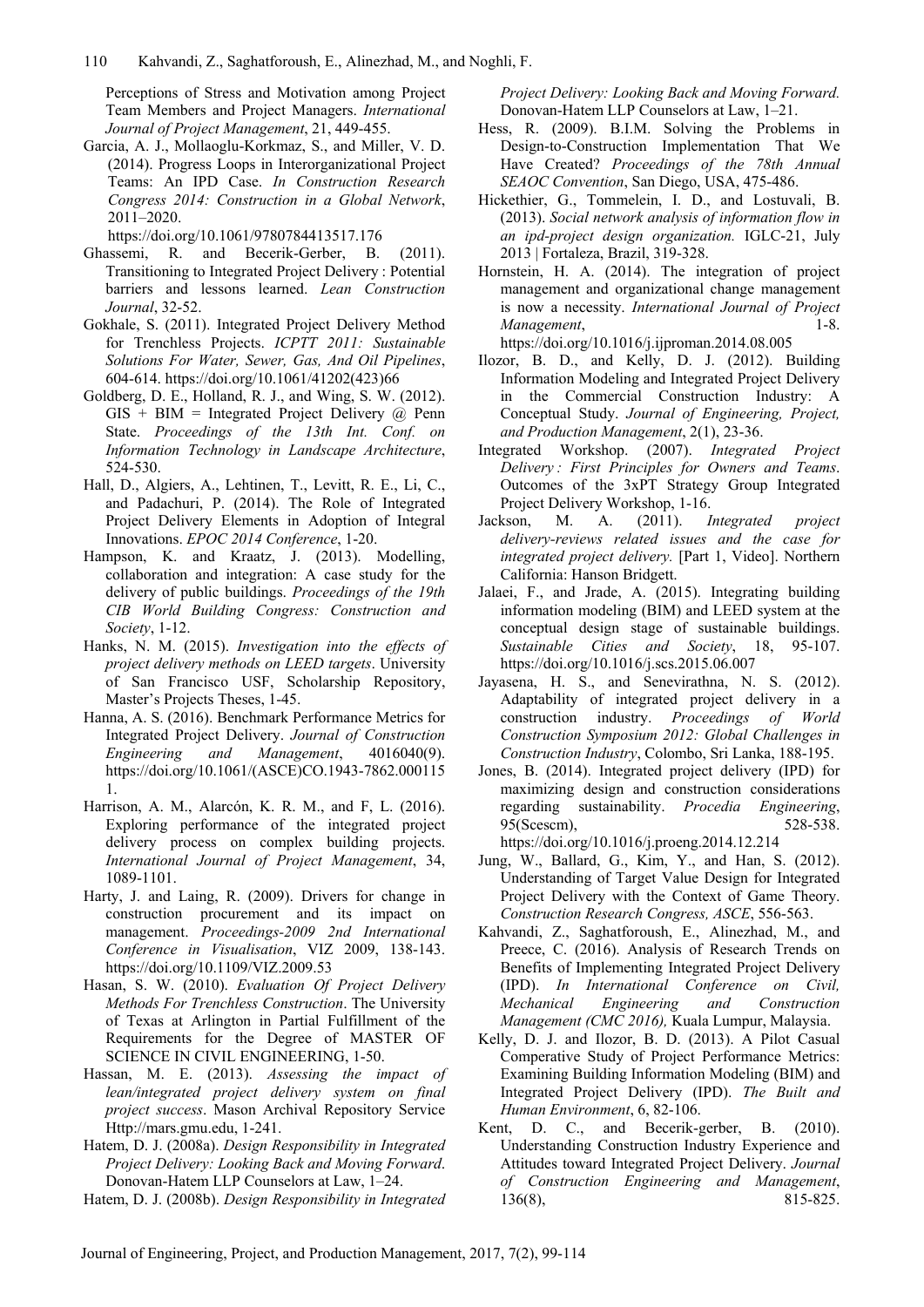https://doi.org/10.1061/ASCECO.1943-7862.0000188

Kiani, I. and Khalili Ghomi, S. (2013). *The Barriers and Implementation of Building Information Modeling (BIM) based on Integrated Project Delivery (IPD) In the Construction Industry.* Author Profiles for This Publication at:

https://www.researchgate.net/publication/272789025.

- Kihong Ku, Dd. (2009). The Core of Eden: A Case Study on Model-Based Collaboration for Integrated Project Delivery. *Construction Research Congress*, 969-978.
- Kim, K., and Teizer, J. (2014). Automatic design and planning of scaffolding systems using building information modeling. *Advanced Engineering Informatics*, 28(1), 66-80. https://doi.org/10.1016/j.aei.2013.12.002
- Klotz, L. and Horman, M. (2010). Counterfactual analysis of sustainable project delivery processes. *Journal of Construction Engineering and Management*, 136(5), 595-605.

https://doi.org/10.1061/(ASCE)CO.1943-7862.000014 8

- Korkmaz, S., Swarup, L., and Riley, D. (2013). Delivering Sustainable, High-Performance Buildings: Influence of Project Delivery Methods on Integration and Project Outcomes. *Journal of Management in Engineering.* 29(0742–597X), 71-78. https://doi.org/10.1061/(ASCE)ME.1943- 5479.0000114
- Kraatz, J., Sanchez, A., and Hampson, K. (2014). Digital Modeling, Integrated Project Delivery and Industry Transformation: An Australian Case Study. *Buildings*, 4(3), 453-466.

https://doi.org/10.3390/buildings4030453

- Kulkarni, A., Rybkowski, Z. K., and Smith, J. (2012). Cost comparison of collaborative and ipd-like project delivery methods versus competitive non-collaborative project delivery methods. *IGLC 2012 - 20th Conference of the International Group for Lean Construction*, 1(979), 1-10.
- Lahdenperä, P. (2012). Making sense of the multi-party contractual arrangements of project partnering, project alliancing and integrated project delivery. *Construction Management and Economics*, 30(1), 57-79. https://doi.org/10.1080/01446193.2011.648947
- Lee, C. (2013). *Implemenation of Integrated Project Delivery on Department of Navy Military Construction Projects.* Published by ProQuest LLC, August, 1-162.
- Lee, H. W., Anderson, S. M., Kim, Y., and Ballard, G. (2014). Advancing Impact of Education , Training , and Professional Experience on Integrated Project Delivery. *Practice Peridocal on Structural Design and Construction*, 19(February), 8-14. https://doi.org/10.1061/(ASCE)SC.1943-5576.000019 0.
- Lee, H. W., Oh, H., Kim, Y., and Choi, K. (2015). Quantitative analysis of warnings in building information modeling (BIM). *Automation in Construction*, 51, 23-31. https://doi.org/10.1016/j.autcon.2014.12.007
- Lee, H. W., Tommelein, I. D., and Ballard, G. (2013). Energy-Related Risk Management in Integrated Project Delivery. *Journal of Construction Engineering*

*and Management*, 139(12), 1-8.

- Li, Y. and Taylor, T. R. (2011). The Impact of Design Rework on Construction Project Performance. *The 29th International Conference of the System Dynamics Society*. Washington, DC.
- Lichtig, W. (2006). The Integrated Agreement for Lean Project Delivery. *Constr. Law*, 26, 25.
- Lu, T., Lu, X., and Viljanen, M. (2015). A New Method for Modeling Energy Performance in Buildings. *Energy Procedia*, 75, 1825-1831. https://doi.org/10.1016/j.egypro.2015.07.154
- Lu, W., Fung, A., Peng, Y., Liang, C., and Rowlinson, S. (2014). Cost-benefit analysis of Building Information Modeling implementation in building projects through demystification of time-effort distribution curves. *Building and Environment*, 82, 317-327. https://doi.org/10.1016/j.buildenv.2014.08.030
- Ma, M., Li, C. X., and Meng, Y. (2014). Study on the Application of BIM Technology in Construction Projects under IPD Mode. *ICCREM 2014: Smart Construction and Management in the Context of New Technology, ASCE*, 229-236. https://doi.org/10.1061/9780784413777.028
- Macdonald, J. and Mills, J. (2013). An IPD Approach to Construction Education. *Australasian Journal of Construction Economics and Building*, 13(2), 93-103.
- Manning, R. T. (2012). *Field Project Challenges, Benefits, and Risks Associated with Integrated Project Delivery and Building Information Modeling*. The Faculty of the Graduate School of The University of Kansas in Partial Fulfillment of the Requirements for the Degree of Master's of Science, 1-47.
- Matthew, B. and Miles, A. (1984). *Qualitative date analysis :A source book of new methods london*. Educational Evaluation and Policy Analysis.
- McCurley, T. and Powell, S. (2015). Power of IPD: Is integrated project delivery truly a transformative delivery model? *Report Information from ProQuest*,  $1-4$
- McKew, H. (2007). *Integrated Project Delivery. AIA California Council 2007*, 26(1), 1-12.
- Michael, K., Markku, A., Boyd, B., Luciana, B., and Colella, C. (2010). *Integrated Project Delivery For Public and Private Owners*. Retrieved from http://www.agc.org/galleries/projectd/IPD%20for%20 Public%20and%20Private%20Own, 1-40.
- Mihic, M., Sertic, J., and Zavrski, I. (2014). Integrated Project Delivery as Integration between Solution Development and Solution Implementation. *Procedia-Social and Behavioral Sciences*, 119, 557-565. https://doi.org/10.1016/j.sbspro.2014.03.062
- Mohadesi, J. (1997). *Research Guide*. I. Islamic Propagation Office, Qom, Ed.
- Mollaoglu-Korkmaz, S., Miller, V. D., and Sun, W. (2014). Assessing key dimensions to effective innovation implementation in interorganizational project teams: an Integrated Project Delivery case. *Engineering Project Organization Journal*, 4(1), 17-30. https://doi.org/10.1080/21573727.2013.855895
- Monteiro, A., Meda, P., and Pocas Martins, J. (2014). Framework for the coordinated application of two different integrated project delivery platforms. *Automation in Construction*, 38, 87-99.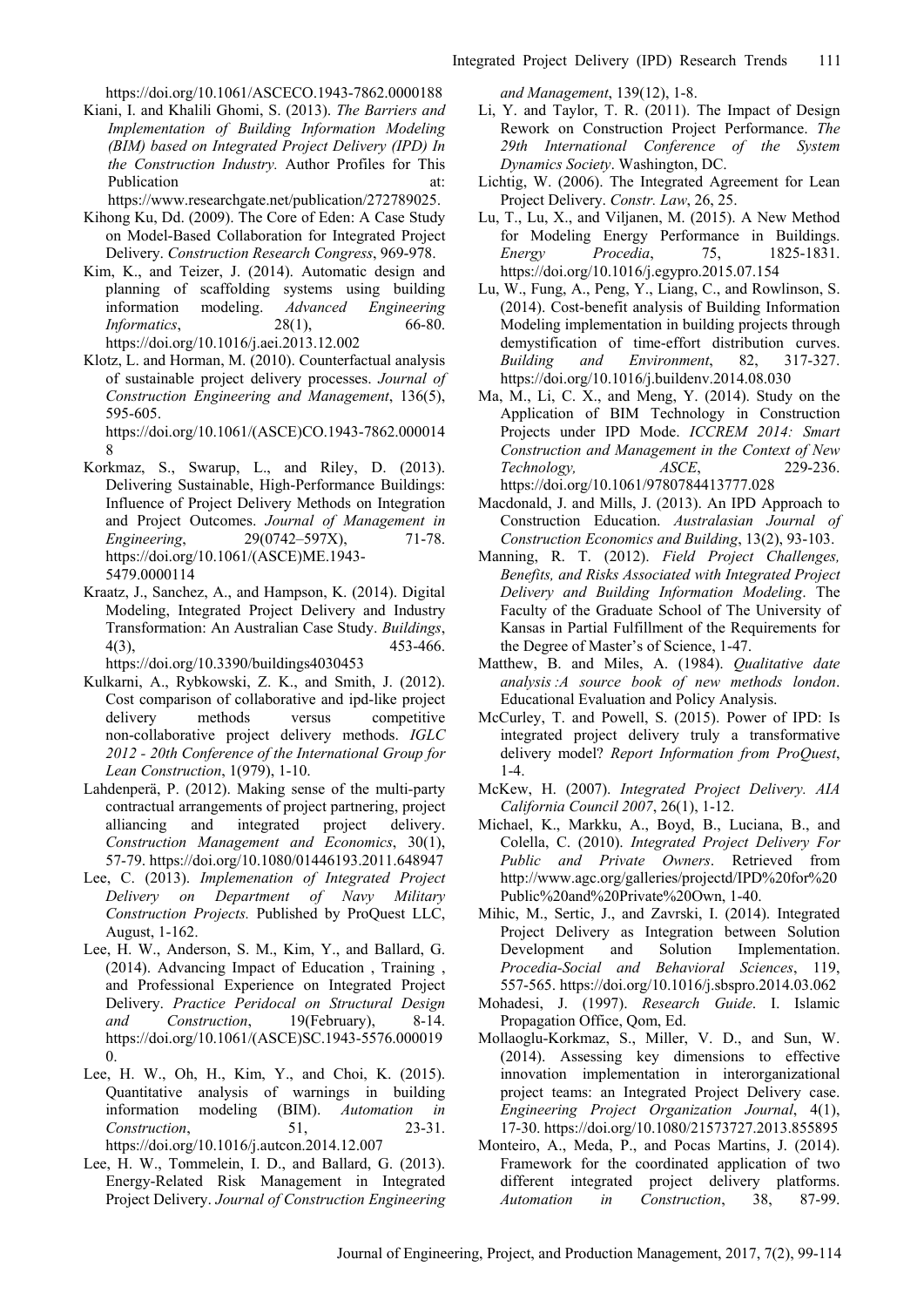https://doi.org/10.1016/j.autcon.2013.11.003

Mossman, A., Ballard, G., and Pasquire, C. (2010). Lean Project Delivery-innovation in integrated design and delivery. *Construction Research Information Magazine*, 1-25.

https://doi.org/10.13140/2.1.2713.2804

- Nawi, M. N. M., Haron, A. T. H., Hamid, Z. A. H., Kamar, K. A. M., and Baharuddin, Y. (2014). Improving Integrated Practice through Building Information Modeling-Integrated Project Delivery ( BIM-IPD) for Malaysian Improving Integrated Practice through Building Information Modeling-Integrated Project Delivery (BIM-IPD) for Malaysian Industr. *Malaysia Construction Research Journal (MCRJ)*, 15(2), 1-15.
- Nejati, I., Javidruzi, M., and Mohebifar, A. H. (2014). Feasibility of Using an Integrated Project Delivery (IPD) in Mass Housing Collaborative Projects. *Advances in Environmental Biology,* 8(25), 211-218.
- Nofera, W., Korkmaz, S., and Miller, V. (2011). Innovative Features of Integrated Project Delivery Shaping Project Team Communication. *EPOC 2011 Conference*, 1-16.
- O'Connor Jr., P. J. (2009). Integrated Project Delivery: Collaboration through New Contract Forms. *Faegre and Benson*, LLP, 1-59.
- Overbeek, S., Janssen, M., and van Bommel, P. (2012). Designing, formalizing, and evaluating a flexible architecture for integrated service delivery: Combining event-driven and service-oriented architectures. *Service Oriented Computing and Applications*, 6(3), 167-188. https://doi.org/10.1007/s11761-011-0100-0
- Parfitt, M. K., Holland, R. J., and Solnosky, R. L. (2013). Results of a pilot multidisciplinary bim-enhanced integrated project delivery capstone engineering design course in architectural engineering. *AEI 2013: Building Solutions for Architectural Engineering Proceedings of the 2013 Architectural Engineering National Conference*, 43-52. https://doi.org/10.1061/9780784412909.005
- Perdomo, J. L., and Cavillin, H. (2014). Transforming Building Design through Integrated Project Delivery in Architectural and Engineering Education. *Construction Research Congress 2014*, 359-368.
- Perdomo, J. L., Truijens, M., Hou, L., Wang, Y., and Zhou, Y. (2014). Integrating Augmented Reality with Building Information Modeling: Onsite construction process controlling for liquefied natural gas industry. *Automation in Construction*, 40, 96-105. https://doi.org/10.1016/j.autcon.2013.12.003
- Perlberg, B. (2009). Contracting for Integrated Project Delivery: ConsensusDOCS. *The 48th Annual Meeting of Invited Attorneys*, 1-10.
- Pishdad-Bozorgi, P. (2016). Case Studies on the Role of Integrated Project Delivery (IPD) Approach on the Establishment and Promotion of Trust. *International Journal of Construction Education and Research*, 13(2), 102-124.

https://doi.org/10.1080/15578771.2016.1226213

Pishdad-Bozorgi, P., Hamzanlui Moghaddam, E., and Karasulu, Y. (2013). Advancing Target Price and Target Value Design Process in IPD Using BIM and Risk-Sharing Approaches. 49th ASC Annual International Conference, Associated Schools of Construction, 1-10.

- Pishdad-Bozorgi, P., and J. Beliveau, Y. (2016). Symbiotic Relationships between Integrated Project Delivery (IPD) and Trust. *International Journal of Construction Education And Research*, 12, 179-192. https://doi.org/http://dx.doi.org/10.1080/15578771.20 15.1118170
- Pishdad-Bozorgi, P. and J.Beliveau, Y. (2016). A Schema of Trust Building Attributes and Their Corresponding Integrated Project Delivery Traits. *International Journal of Construction Education and Research*,  $22(2),$  142-160. https://doi.org/10.1080/15578771.2015.1118171
- Popic, Z. and Moselhi, O. (2014). Project Delivery Systems Selection for Capital Projects Using the Analytical Hierarchy Process and the Analytical Network Process. *Construction Research Congress*, 1339-1348.
- Qiang, M., Wen, Q., Jiang, H., and Yuan, S. (2015). Factors governing construction project delivery selection: A content analysis. *International Journal of Project Management*, 33(8), 1780-1794. https://doi.org/10.1016/j.ijproman.2015.07.001
- Rached, F., Hraoui, Y., Karam, A., and Hamzeh, F. (2014). Implementation of IPD in the Middle East and its Challenges. *Proceedings International Group for Lean Construction.* Olso, Norway, Proceedings IGLC-22, 293-304.
- Rahim, S. A., Nawi, M. N. M., and Nifa, F. A. A. (2015). *Improving Construction Industry through Integrated Project Delivery (IPD)*. BinaTECH, 1, 27-32.
- Rahman, N. A., Abdullah, S. R. S., Kofli, N. T., Tasirin, S. M., Kamarudin, S. K., and Jahim, J. M. (2013). Enhancement in Monitoring for Integrated Project Implementation. *Procedia Social and Behavioral Sciences*, 102(Ifee 2012), 92-99. https://doi.org/10.1016/j.sbspro.2013.10.718
- Raisbeck, P., Millie, R., and Maher, A. (2010). Assessing integrated project delivery: A comparative analysis of IPD and alliance contracting procurement routes. *26th Annual Conference of the Association of Researchers in Construction Management*, ARCOM 2010, 1019-1028.
- Rawat, S., and Divekar, B. R. (2014). Assessing Integration between Project Management with NPD Process in Heavy Industrial Components Industry and Developing a Framework to Align them. *Procedia Economics and Finance*, 11(14), 726-736. https://doi.org/10.1016/S2212-5671(14)00236-6
- Roe, C. L. (2014). *Project Management and Systems Engineering In An Ipd Environment Charles*. The Johns Hopkins University Applied Physics Laboratory Johns Hopkins Road, Laurel, Maryland 20723-6099, 1063-1068.
- Salami, E. (2012). *Introduction of IPD and likely Impacts on Pretender Cost Management in Ghana. University of Applied Science Stuttgart Drees and Sommer*, Switzerland, 1-5.
- Sanz-Calcedo, J. G., Gonzalez, A. G., Lopez, O., Salgado, D. R., Cambero, I., and Herrera, J. M. (2015). Analysis on Integrated Management of the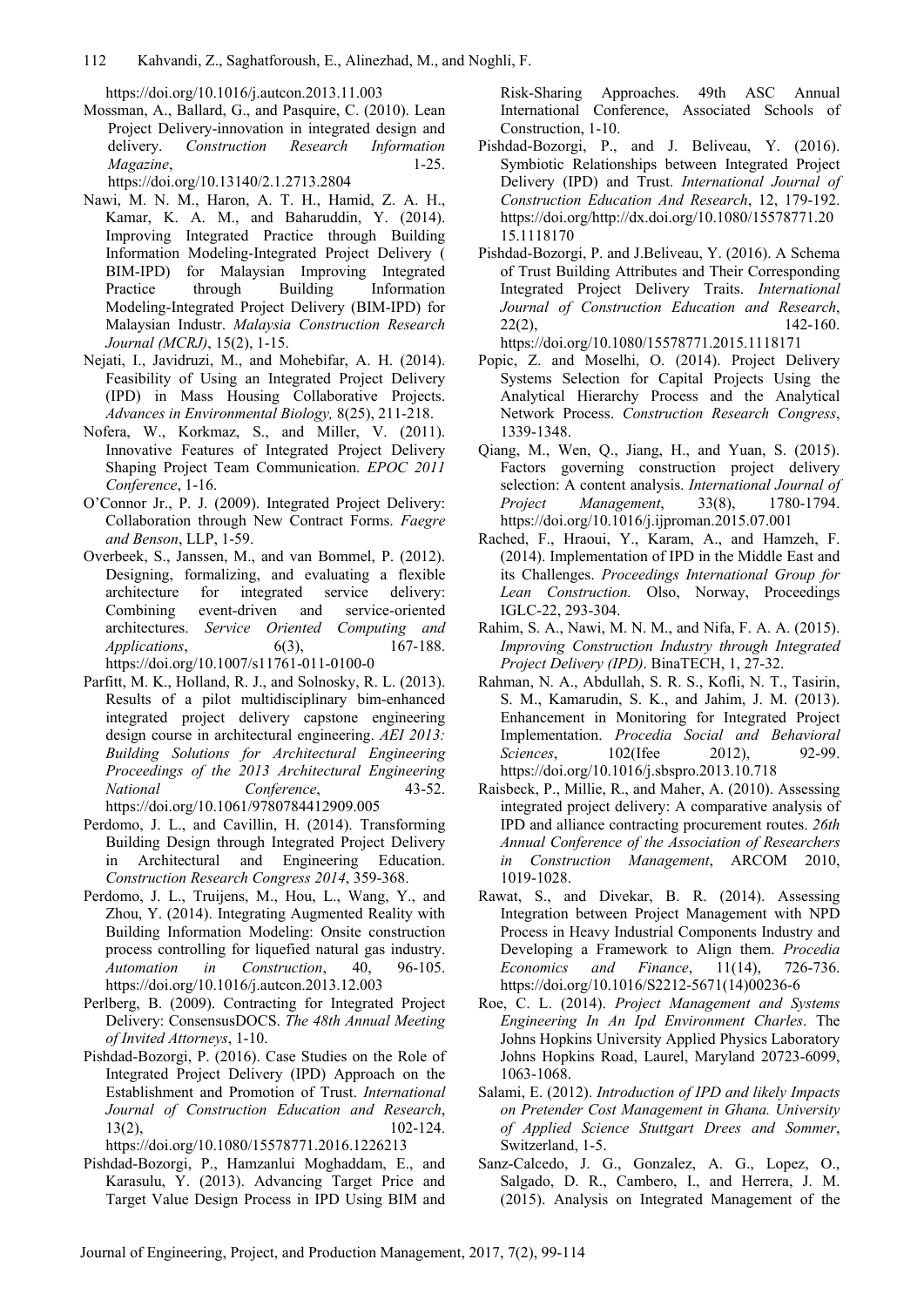Quality, Environment and Safety on the Industrial Projects. *Procedia Engineering*, 132, 140-145. https://doi.org/10.1016/j.proeng.2015.12.490

- Seed, W. R. (2014). Integrated Project Delivery Requires A New Project Manager. *Proceedings IGLC-22*, 1447-1459.
- Shahhosseini, V. (2013). *Barriers of Implementation of Integrated Project Delivery in IRAN*, 2.
- Shahhosseini, V., Hajarolasvadi, H., and Joshaghani, A. J. (2014). *Integrated Project Delivery Using Building Information Modeling: A New Approach in Sustainable Construction*. Researchgate.Net, 1-11.
- Shahhosseini, V., Shakeri, E., Hajarolasvadi, H., and Naderi, A. N. (2014). Integrated Project Delivery, A New Approach in Management and Implementation of Civil Projects. *9th Internationl Project Management Conference*, IRAN, 1-13.
- Shane, J. S. and Gransberg, D. D. (2010). A Critical Analysis of Innovations in Construction Manager-at-Risk Project Delivery. *Construction Research Congress*, 827-836.
- Singleton, M., and Hamzeh, F. (2011). Implementing Integrated Project Delivery on Department of the Navy construction projects. *Lean Construction Journal*, 17-31.
- Sive, T. (2009). Integrated Project Delivery : Reality and Promise A Strategist's Guide to Understanding and Marketing IPD. *Marketing Research*, (800), 1-30.
- Smith, V. R. R., Castro-Lacouture, D., and Oberle, R. (2009). Effects of the Regulatory Environment on Construction Project Delivery Method Selection. *Construction Research Congress*, (404), 211-218.
- Sommer, A. F., Dukovska-Popovska, I., and Steger-Jensen, K. (2013). Barriers Towards Integrated Product Development-Challenges From a Holistic Project Management Perspective. *International Journal of Project Management*, 32(6), 970-982.
- Son, H., Lee, S., and Kim, C. (2015). What drives the adoption of building information modeling in design organizations? *An empirical investigation of the antecedents affecting architects' behavioral intentions. Automation in Construction*, 49(PA), 92-99. https://doi.org/10.1016/j.autcon.2014.10.012
- Tan, Y. C. (2006). *A Handbook for Improving Real Estate Project Delivery in Malaysia: Analysis, Comparison and Selecting the Best Method.* Submitted to the Department of Architecture in Partial Fulfillment of the Requirements for the Degree of Master of Science in Real Estate Development, 1-65.
- Tatum, C. B., and Luth, G. P. (2012). Integrating Structural and Construction Engineering. *Construction Research Congress 2012, ASCE*, 1301-1310.
- Tenah, K. A. (2001). Project delivery systems for construction: An overview. *Cost Engineering (Morgantown, West Virginia)*, 43(1), 30-36.
- Thomsen, C. (2007). *Managing Integrated Project Delivery-Concepts and Contract Strategies*. CMAA, 35, 1-52. https://doi.org/10.1093/carcin/bgu172
- Thomsen, C. (2009). *Integrated Project Delivery: An overview.* CMAA, 1-28.
- Tillmann, P., Ballard, G., Tzortzopolous, P., and Formoso, C. (2012). How integrated governance

contributes to value generation-Insights from an IPD case study. *IGLC 2012-20th Conference of the International Group for Lean Construction*, 1-10.

- Treiblmaier, H., and Filzmoser, P. (2010). Exploratory factor analysis revisited: How robust methods support the detection of hidden multivariate data structures in IS research. *Information and Management*, 47(4), 197-207.
- Turkulainen, V., Ruuska, I., Brady, T., and Artto, K. (2014). Managing project-to-project and project-to-organization interfaces in programs: Organizational integration in a global operations expansion program. *International Journal of Project Management*, 33(4), 816-827. https://doi.org/10.1016/j.ijproman.2014.10.008
- Volk, R., Stengel, J., and Schultmann, F. (2014). Building Information Modeling (BIM) for existing buildings - Literature review and future needs. *Automation in Construction,* 38, 109-127. https://doi.org/10.1016/j.autcon.2013.10.023
- Volker, L., and Klein, R. (2010). Architect Participation in Integrated Project Delivery: the Future Mainspring of Architectural Design Firms? *Gestão and Tecnologia de Projetos*, 5(3), 39-58. https://doi.org/10.4237/gtp.v5i3.181
- Voss, M. (2012). Impact of customer integration on project portfolio management and its success-Developing a conceptual framework. *International Journal of Project Management*, 30(5), 567-581.

https://doi.org/10.1016/j.ijproman.2012.01.017

- Wamelink, J. W. F., Koolwijk, J. S. J., and van Doorn, A. J. (2012). *Integrated project delivery: The designer as integrator*, 2 BT-Ma, 1026-1037.
- Wang, J. (2008). Integrated Project Delivery. The University of Cincinnati, *Master Of Science*, 1-16.
- Wickersham, J. (2009). Legal and Business Implications of Building Information Modeling (BIM) and Integrated Project Delivery (IPD). *Construction*, 1–9.
- Xue, X. L., Shen, Q. P., and Ren, Z. M. (2010). Critical Review of Collaborative Working in Construction Projects: Business Environment and Human Behaviors. *Journal of Management in Engineering*, 26(4), 196–208.
- Yalcinkaya, M., and Singh, V. (2015). Patterns and trends in Building Information Modeling (BIM) research: A Latent Semantic Analysis. *Automation in Construction*, 59, 68-80. https://doi.org/10.1016/j.autcon.2015.07.012
- Zhang, L., Cheng, J., and Fan, W. (2015). Party Selection for Integrated Project Delivery Based on Interorganizational Transactive Memory System. *Journal of Construction Engineering and Management*, 142(3), 4015089. https://doi.org/10.1061/(ASCE)CO.1943-7862.000106 8
- Zhang, L. and Li, F. (2014). Risk/Reward Compensation Model for Integrated Project Delivery. *Inzinerine Ekonomika-Engineering Economics*, 25(5), 558-567.
- Zhang, L., Li, Y., and Wu, Q. (2013). Evaluation on Collaborative Satisfaction for Project Management Team in Integrated Project Delivery Mode. *Journal of The Institution of Engineers (India): Series A*, 94(2),